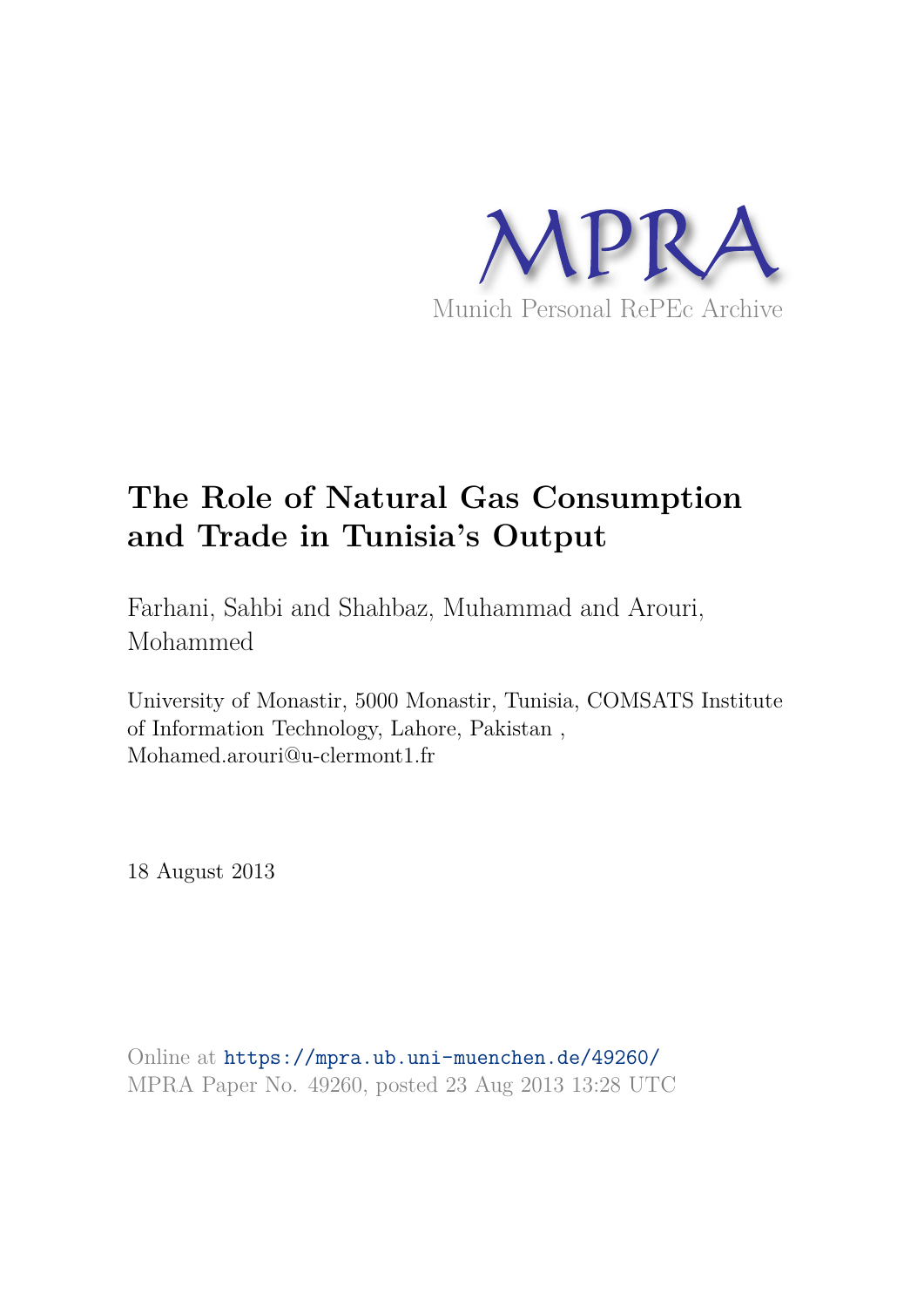# **The Role of Natural Gas Consumption and Trade in Tunisia's Output**

## **Sahbi Farhani**

University of Monastir, 5000 Monastir, Tunisia FSEG Tunis, University of Tunis El Manar, 2092 Tunis El Manar II, Tunisia LAMIDED, ISG Sousse, University of Sousse, 4000 Sousse, Tunisia Email: sahbi\_1984@yahoo.fr Tel.: 00216-22-833-253

### **Muhammad Shahbaz**

Department of Management Sciences, COMSATS Institute of Information Technology, Lahore, Pakistan Email: shahbazmohd@live.com www.ciitlahore.edu.pk, UAN: 0092-42-111-001-007 Tel.: 0092-334-366-4657, Fax: 0092-429-920-3100

# **Mohamed Arouri**

*EDHEC Business School, France E-Mail: Mohamed.arouri@u-clermont1.fr*

**Abstract:** This paper examines the impact of natural gas consumption, real gross fixed capital formation and trade on the real GDP in case of Tunisia over the period of 1980-2010. We used Auto-Regressive Distributed Lag (ARDL) bounds testing approach to test the existence of long run relationship between the variables. The Vector Error Correction Method (VECM) Granger approach is applied to test the direction of causal relation between the series. Our findings indicate the existence of long-run relationship among the variables. Natural gas consumption, real gross fixed capital formation and trade add in economic growth. Natural gas consumption, real gross fixed capital formation and real trade Granger cause real GDP. These findings open up new insights for policy makers to formulate a comprehensive energy policy to sustain economic growth for long run.

**Keywords:** Natural gas consumption, Economic growth, Tunisia, ARDL approach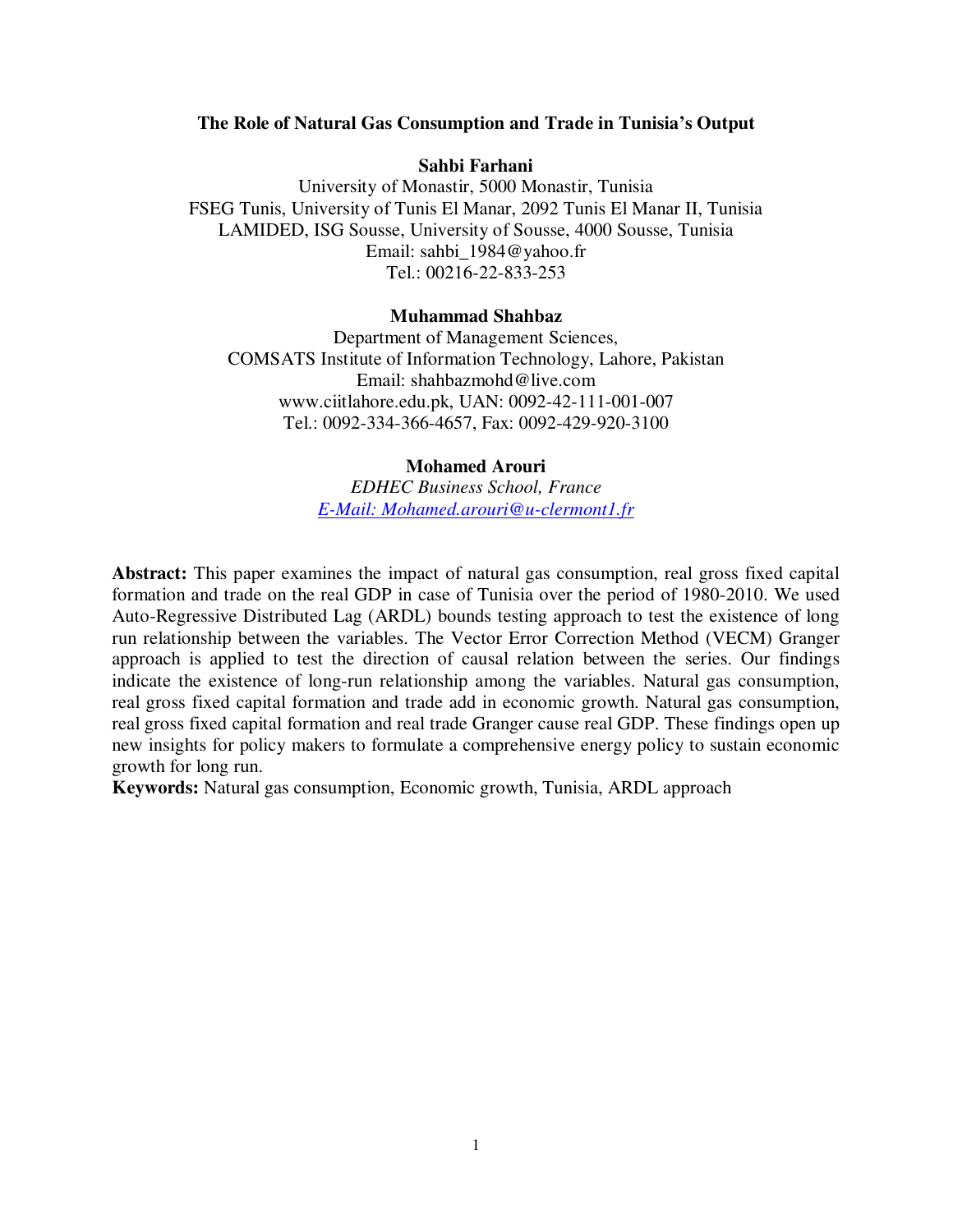# **1. Introduction**

Natural gas, as a vital nonrenewable energy source, plays an increasingly important role in stimulating economic activity in developed and developing economies of the globe (Shahbaz et al. 2013). As the oil reserves in many monopolies of the world are being depleted, the availability of a viable alternative such as natural gas is becoming increasingly important. Tunisia is a net importer of hydrocarbon products. Domestic crude production is 91,380 barrels per day, but refining capacity is only 34,000 barrels a day. Proven reserves are approximately 400 million barrels. Tunisia has one oil refinery on the North coast in Bizerte and in May 2006 awarded a tender to Qatar Petroleum for a second at La Skhira, near Gabes. Natural gas production is currently approximately equivalent to 3 million tons of oil per annum. Proven reserves are about 65.13 billion cubic feet, two-thirds of which are located offshore.<sup>1</sup> In this case, use of natural gas in Tunisia is growing as it is increasingly seen as a good alternative to oil. In addition, natural gas may mitigate  $CO<sub>2</sub>$  emissions relative to other fossil fuels. In light of the commitments to reduce  $CO<sub>2</sub>$  dioxide emissions through the Kyoto protocol and other countryspecific initiatives, governments encourage the use of natural gas over other fossil fuels as well as the viability of renewable energy sources. Indeed, the recent interest in the use of natural gas in the energy policy discussions on reducing emissions poses the question of the role of natural gas consumption in economic growth process (Apergis and Payne, 2010).

Tunisia signed with the United States (US) a Trade and Investment Framework Agreement (TIFA) in October 2002 and follow-up TIFA Council meetings were held in October 2003, June 2005, and March 2008. In 2004, Tunisia signed the Agadir Agreement, a framework agreement for a multilateral trade treaty with Egypt, Jordan, and Morocco. The Agadir Agreement creates a

 $\overline{a}$ 

<sup>&</sup>lt;sup>1</sup>Source: http://globaledge.msu.edu/countries/tunisia/economy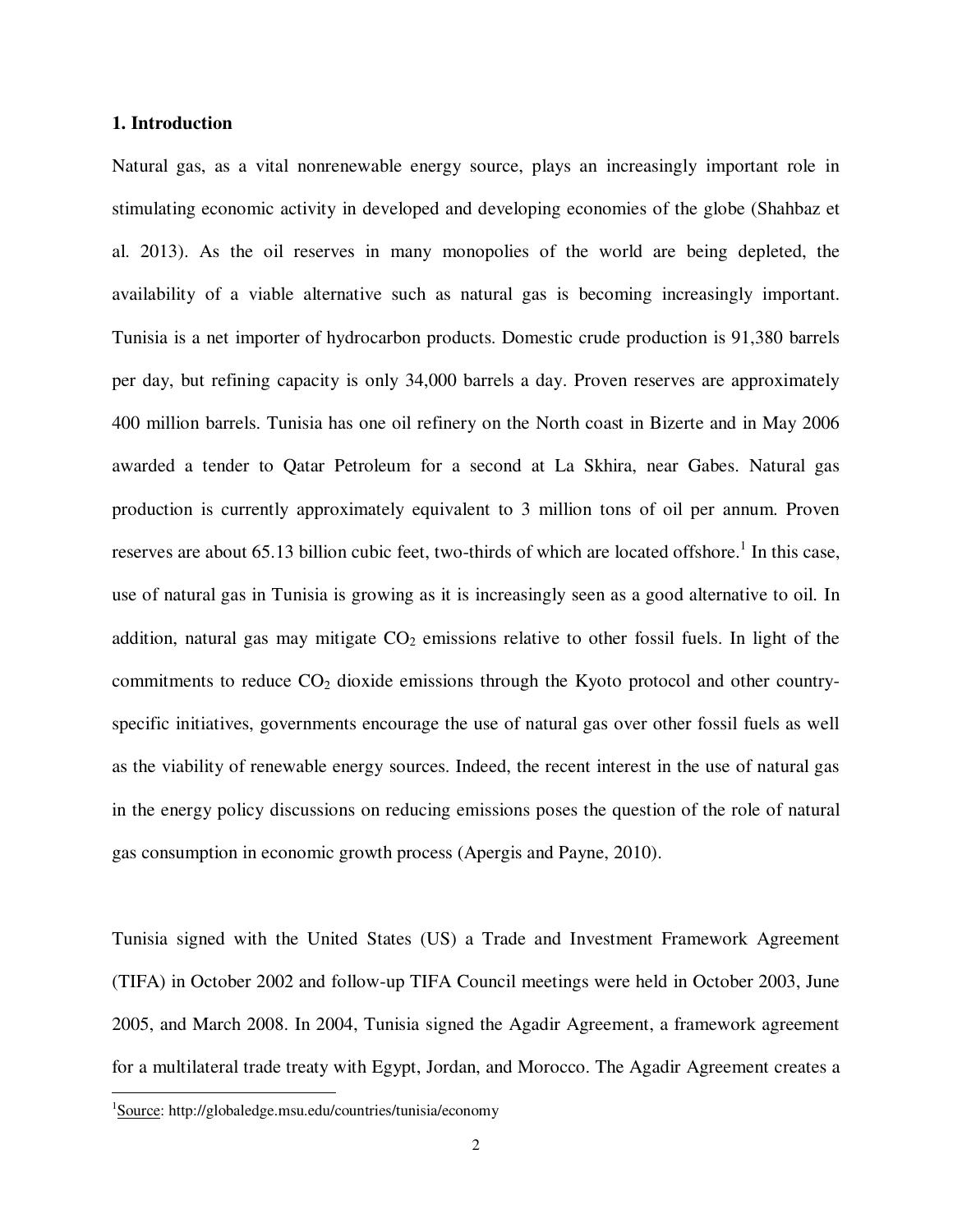potential market of over 100 million people across North Africa and into the Middle East. The government still retains control over certain "strategic" sectors of the economy (finance, hydrocarbons, aviation, electricity and gas distribution, and water resources) but the private sector is playing an increasingly important role. Tunisia is a founding member of the World Trade Organization (WTO) and is publicly committed to a free trade regime and export-led growth. In August 2010, the Government of Tunisia passed a law opening the Tunisian economy to foreign franchises in the sectors of retail/distribution, tourism, automotives, and training. Tunisia must approve franchising in other sectors, such as food service and real estate, on a caseby-case basis.

Empirically, there is a clear lack of consensus among the researchers for the relationship between natural gas consumption and economic growth, although the number of papers is limited in the literature. The main reason for the lack of consensus is that most of these studies have been conducted in a bivariate framework to test Granger causality. This result, with biased and inconsistent estimates, is due to the omitted relevant variables that affect economic growth and natural gas consumption. Therefore, inclusion of some other variables in a multivariate framework will provide better and reliable results to analyze the relationship between economic growth and natural gas consumption. That is why some recent studies on Granger causality have started to examine this relationship between economic growth and natural gas consumption including relevant variables such as capital, labor or exports (Apergis and Payne, 2010; Kum et al., 2012; Shahbaz et al., 2013). In addition, referring Lütkepohl (1982), omission of relevant variables makes the estimates biased and inconsistent. This means that bivariate system can yield no causality from neglected variables.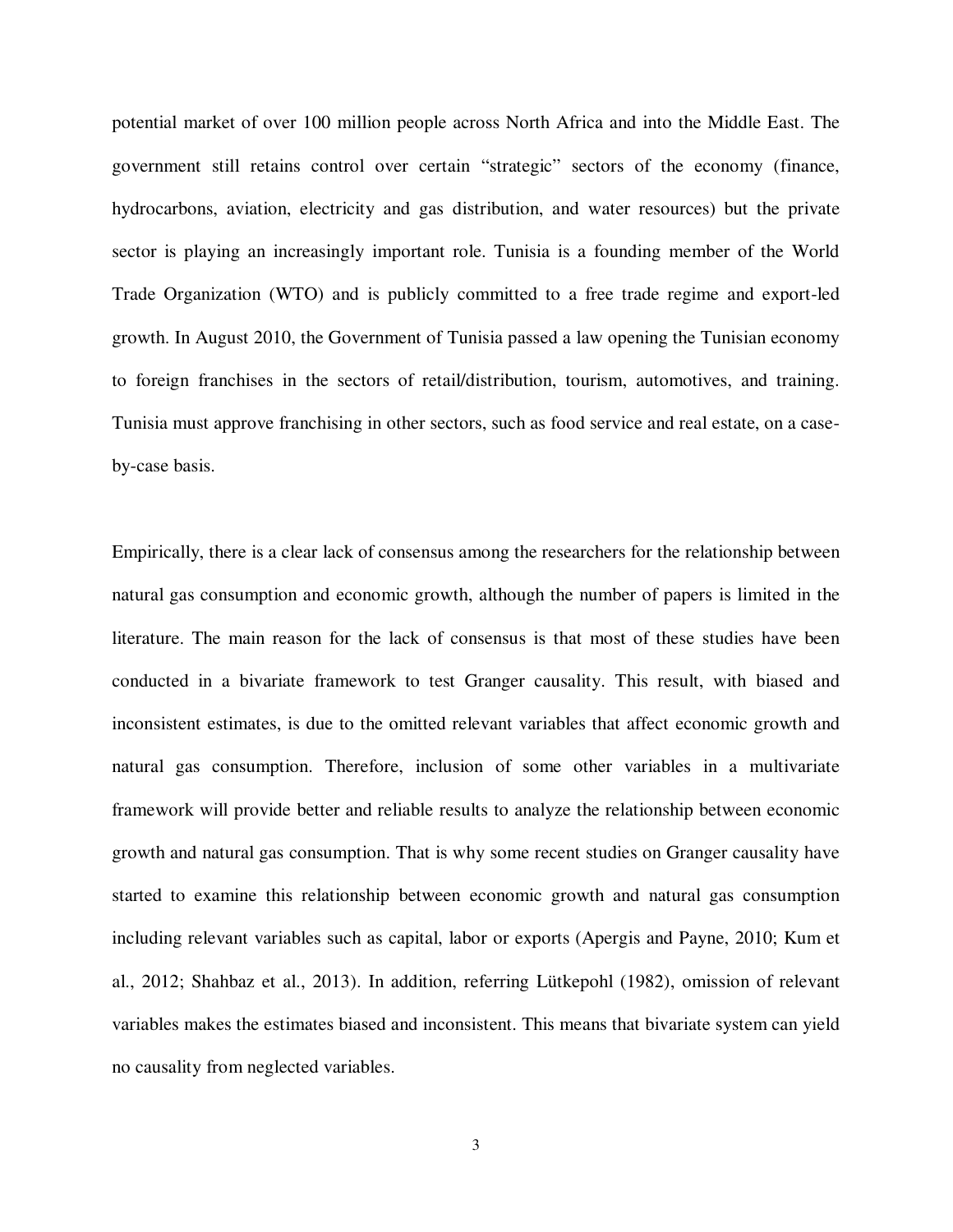This study contributes to the literature by examining the causal relationship between natural gas consumption and economic growth for Tunisia. Specifically, it contributes in existing energy literature by three ways. First, until now, no one has emphasized the importance of this subject for Tunisian case. Second, the analysis will be undertaken within a production model framework by including measures for capital measures by gross fixed capital formation and trade. Third, following the studies by Moroney (1990), Lee (2005), Narayan and Smyth (2008), Apergis and Payne (2010), Işik (2010), Kum et al. (2012), Lim and Yoo (2012) and Shahbaz et al. (2013), the sign and magnitude of the respective coefficients will be discussed in relation to the various hypotheses on the natural gas consumption-growth nexus.

The remainder of this paper is organized as follow: Section 2 investigates literature review; Section 3 highlights data and methodology; Section 4 presents empirical results; and the last one concludes the paper with policy implications.

## **2. Natural gas consumption-growth literature**

The study of the relationship between natural gas consumption and economic growth can be categorized into four types. The first type only considered bivariate model for said nexus (Işik, 2010; Lim and Yoo, 2012). The second type examined the causal relationship between natural gas consumption and economic growth including capital or capital and labor (Apergis and Payne, 2010; Kum et al., 2012). The third type included trade indicator (Shahbaz et al., 2013). Finally, the fourth type used natural gas with others several disaggregate categories of energy as coal, oil, electricity, etc. (Yu and Choi, 1985; Yang, 2000; Aqeel and Butt, 2001; Fatai et al., 2004; Lee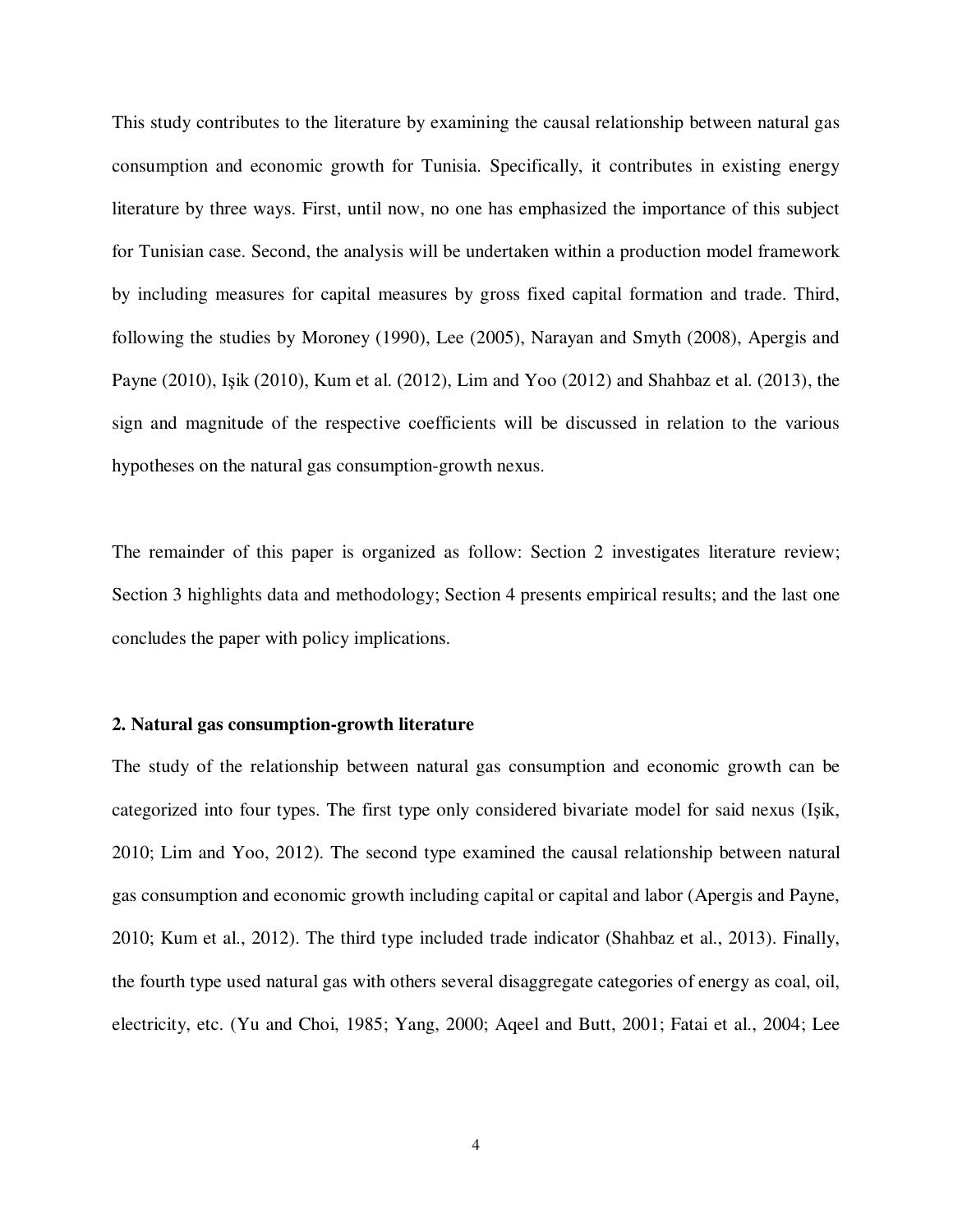and Chang, 2005; Zamani, 2007; Asghar, 2008; Hu and Lin, 2008; Reynolds and Kolodziej, 2008; Sari et al., 2008; Khan and Ahmed, 2009; Ighodaro, 2010; Payne, 2011).

Starting with the first type, Işik (2010) examined the role of natural gas consumption in economic growth of Turkey by using ARDL model over the period of 1977-2008. He found a positive impact of natural gas consumption on economic growth in short run but in long run, it is positive. Lim and Yoo (2012) investigated the causality issue between natural gas consumption and economic growth in Korea over the period of 1991-2008. They exposed that the feedback effect exists between natural gas consumption and economic growth.

In the second type, Apergis and Payne (2010) probed the relationship between real GDP, natural gas consumption, real gross fixed capital formation, and labor force for a panel of 67 countries within a multivariate framework over the period of 1992-2005. Using Pedroni's (1999, 2004) heterogeneous panel cointegration test, they found a long-run equilibrium relationship between these variables. Moreover, they noted that the bidirectional causality between natural gas consumption and economic growth in is found. In the same way, Kum et al. (2012) examined the relationship between natural gas consumption, economic growth and capital for G-7 countries over the period of 1970-2008. They provided mixed results by using a bootstrap-corrected causality test. For Italy, the Granger causality is from natural gas consumption to growth and United Kingdom adverse. For pattern of France, Germany and United States, there is bidirectional Granger causality between natural gas and growth.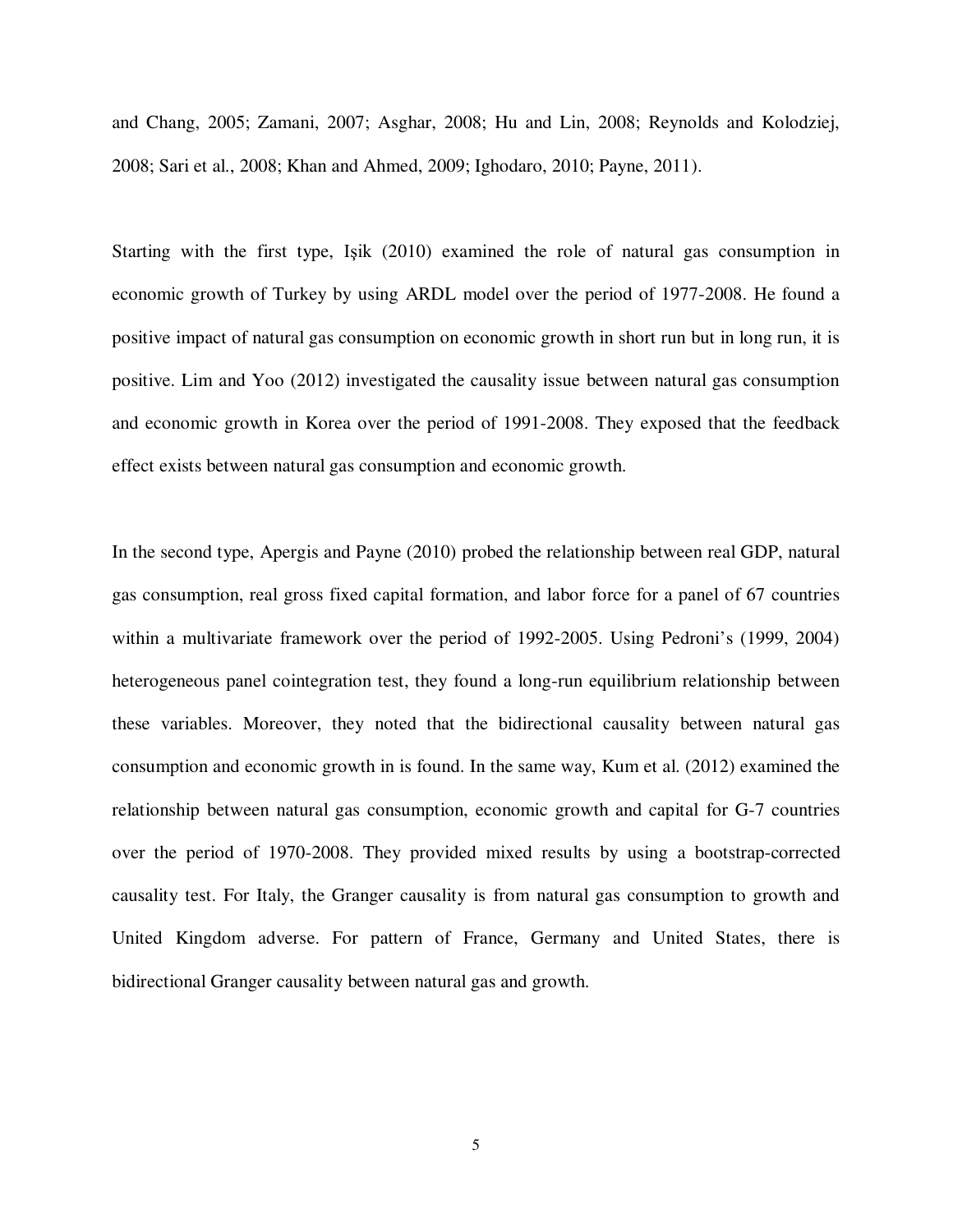In the third type, Shahbaz et al. (2013) emphasized the importance of the exports, as a trade factor, in the relationship between real GDP, natural gas consumption, real capital, and labor in Pakistan over the period of 1972-2010. They noted that natural gas consumption, capital, labor and exports add in economic growth. The causality results reported that natural gas consumption causes economic growth.

In the last type, Yu and Choi (1985) used Sims and Granger-causality tests and found the unidirectional causality from natural gas consumption to real GNP for the UK, but the absence of a causal relationship between natural gas consumption and real GDP for the US and Poland over the period 1947-1979. In case of Taiwan, Yang (2000) revealed the absence of cointegrated relationship between natural gas consumption and real GDP during the period of 1954-1997. However, author found the unidirectional causality from natural gas consumption to economic growth. Aqeel and Butt (2001) explored causal relationships between real GDP and natural gas consumption in Pakistan for the 1955-1996 period. They revealed the absence of a cointegrated relationship between natural gas consumption and real GDP as well as the absence of a causal relationship. In cases of Australia and New Zealand, Fatai et al. (2004) failed to find a causal relationship between natural gas consumption and economic growth using Johansen-Juselius, Toda-Yamamoto, and ARDL bounds testing approaches for data from 1960 to 1999. Using annual time series data from 1965 to 2003 for Taiwan, Lee and Chang (2005) noted that natural gas consumption Granger causes economic growth. In an analysis of disaggregated energy consumption measures for Iran over the period 1967-2003, Zamani (2007) found, using VECM, long-run bidirectional causality between natural gas consumption and economic growth. Asghar, (2008) investigated the causal relationship between GDP and different types of energy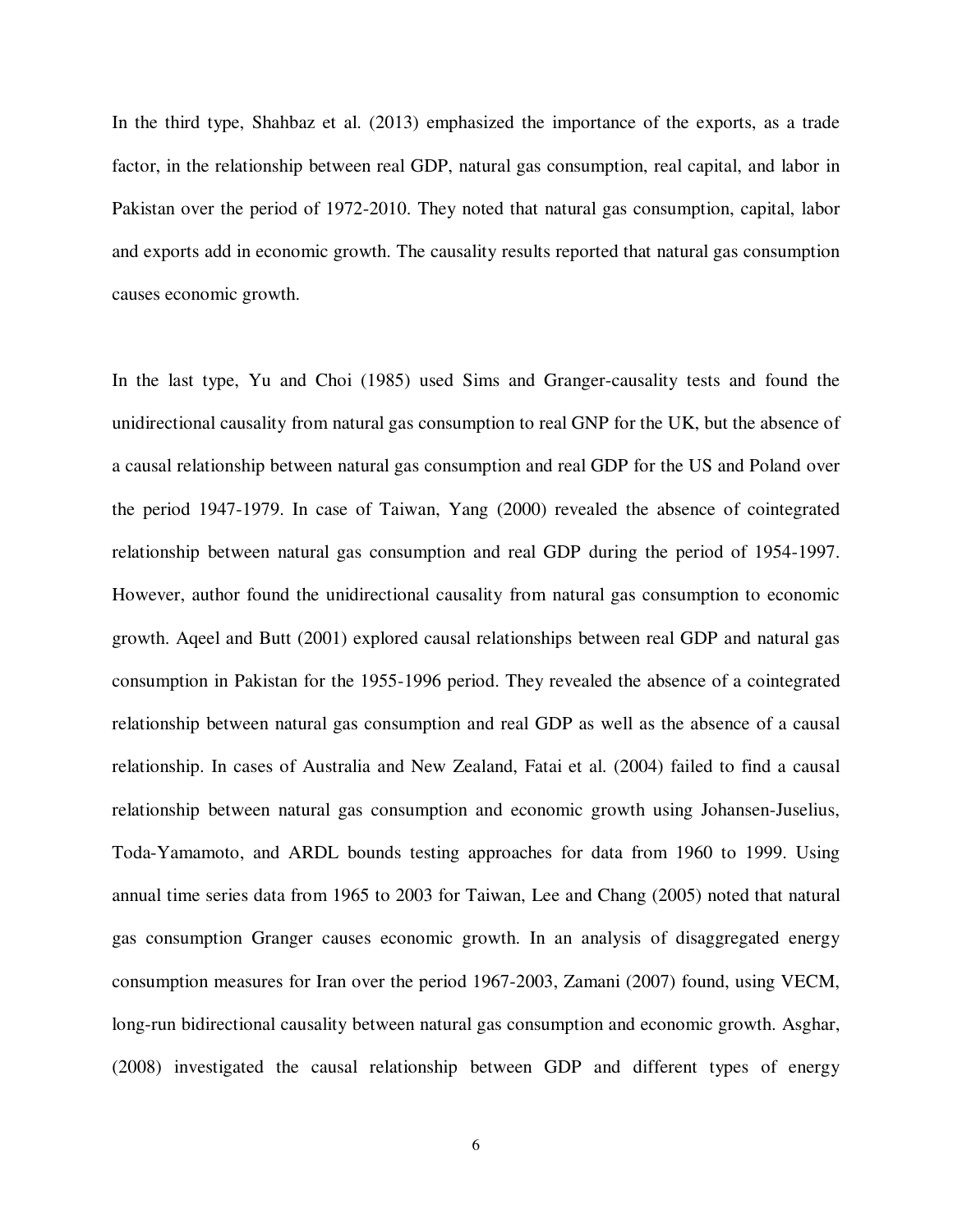consumption (gas, coal, oil, electricity) for the five South Asian Countries (Pakistan, India, Sri Lanka, Bangladesh and Nepal) by using ECM and Toda-Yamamoto approach. The author found cointegration for Pakistan and the unidirectional causal relationship from gas consumption to economic growth for Bangladesh. A study on Taiwan using shorter period of quarterly data over the period of 1982:1-2006:4, Hu and Lin, (2008) utilized the Hansen-Seo asymmetric cointegration procedure to reveal asymmetries in the relationship between natural gas consumption and economic growth for Taiwan.. Their findings using threshold VECM confirmed that, with faster adjustments of natural gas consumption than GDP, long-run equilibrium exists. In a study of the former Soviet Union within 1987-1996, Reynolds and Kolodziej (2008) concluded economic growth is cause of natural gas consumption. Sari et al. (2008) estimated ARDL model to detect cointegration even for small samples and to find unidirectional causality from industrial production and employment to natural gas consumption in case of the US monthly data from 2001:1-2005:6. Khan and Ahmad (2009) examined the demand for energy at disaggregate level (gas, electricity and coal) for Pakistan over the period 1972-2007. Their findings suggested that gas consumption responds negatively to real GDP and price changes in the short-run, however, in the long-run real GDP exerts positive effect on gas consumption. Using data of 1970-2005 and applying VECM and Johansen-Juselius method, Ighodaro (2010) found, for Nigeria, unidirectional causality running from natural gas consumption to economic growth and also found the presence of a cointegrated relationship in the long-run. Finally, Payne (2011) provided a disaggregated analysis of the causal relationship between fossil fuel consumption and real GDP in the US over the period of 1949-2006. The author noted the positive unidirectional causality from real GDP to natural gas consumption using the Toda-Yamamoto causality approach.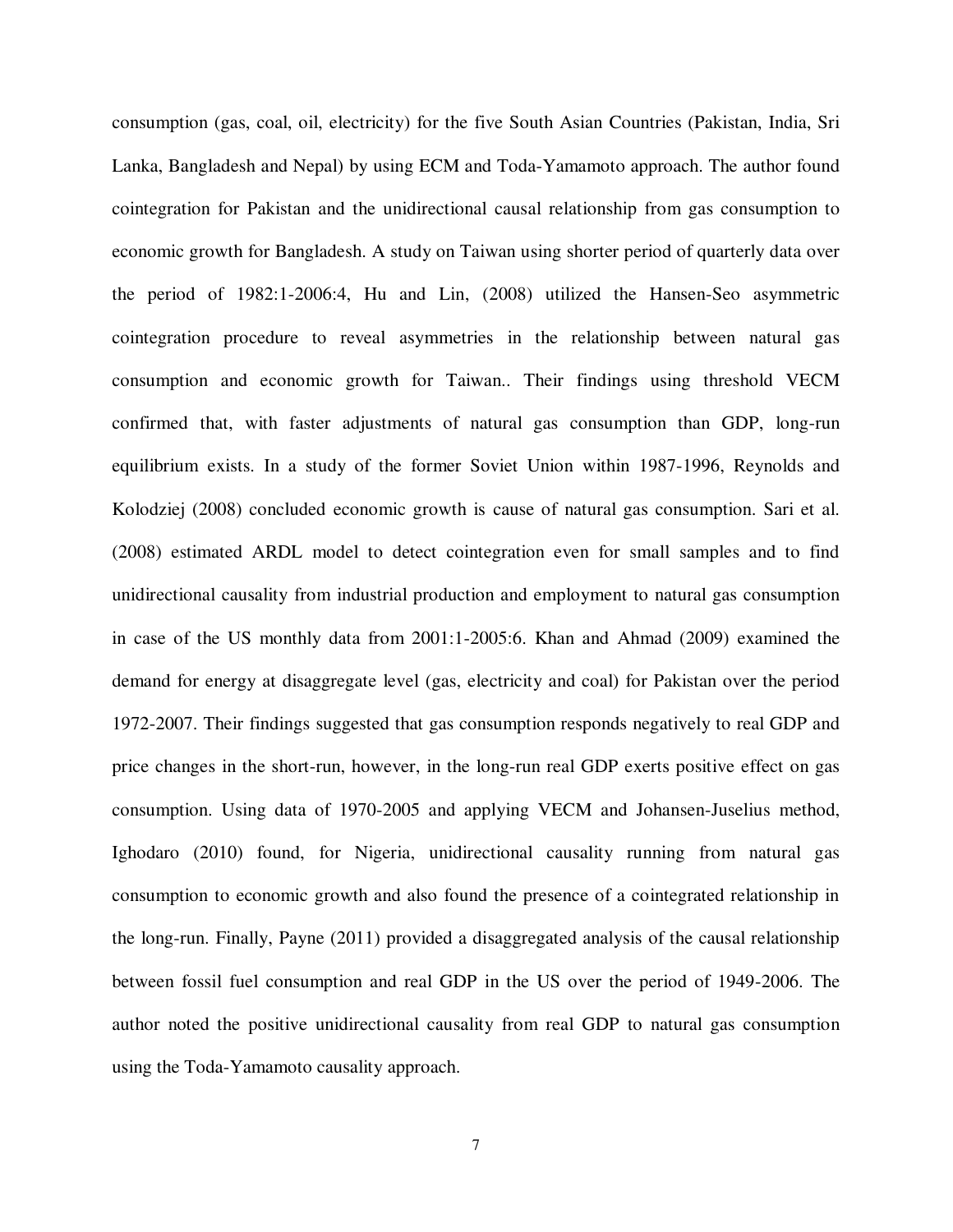# **3. Data and methodology**

## *3.1. Data and model specification*

Following the existing studies in energy literature such as Moroney (1990), Lee (2005), Narayan and Smyth (2008), Apergis and Payne (2010) and Shahbaz et al. (2013), a multivariate model has been used to examine the nexus between real GDP and natural gas consumption through incorporating capital and trade as additional determinants of economic growth and natural gas consumption:

$$
Y_t = f\left(G_t, K_t, TR_t\right) \tag{1}
$$

where Y is the real GDP in billions of constant 2000 US dollars, G is the natural gas consumption defined by dry natural gas in billions of cubic feet, K is the real gross fixed capital formation in billions of constant 2000 US dollars, and TR is the total of trade defined by sum of exports and imports in billions of constant 2000 US dollars. Annual data from 1980 to 2010 were obtained from the *World Bank Development Indicators* (CD-ROM) and the *Energy Information Administration* for Tunisia's case.

Specifically, the logarithmic linear specification of Eq. (1) is as follows:

$$
y_t = \alpha_0 + \alpha_1 \cdot g_t + \alpha_2 \cdot k_t + \alpha_3 \cdot tr_t + \varepsilon_t \tag{2}
$$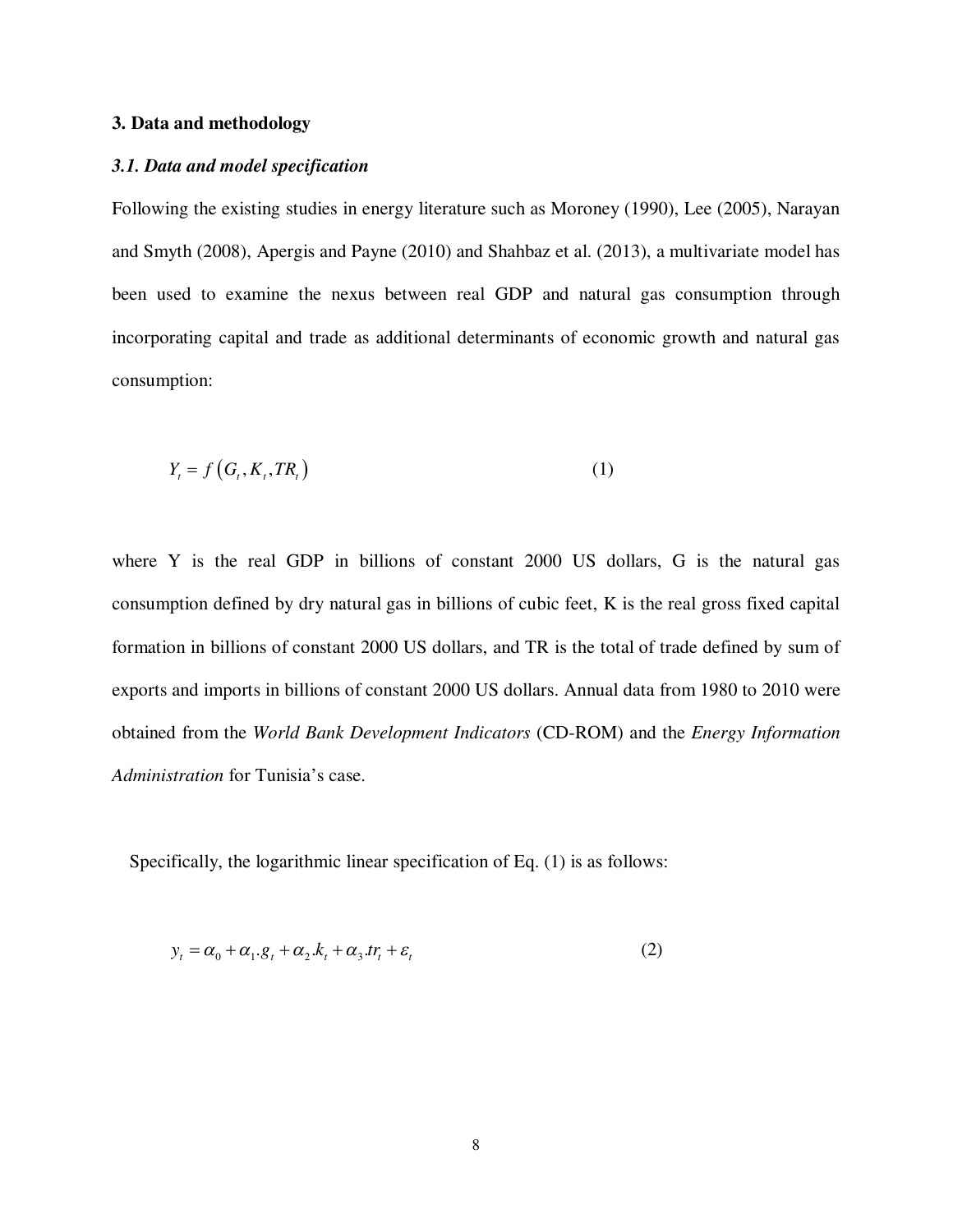where  $y_t = \ln(Y_t)$ ,  $g_t = \ln(G_t)$ ,  $k_t = \ln(K_t)$ , and  $tr_t = \ln(TR_t)$ .  $\ln Y_t$  is natural log of real GDP,  $\ln G_t$  is natural log of natural gas consumption,  $\ln K_t$  is natural log of real capital use,  $\ln TR_t$  is for natural log of total trade and  $\varepsilon$ <sub>i</sub> is residual term assumed to be normally distributed.



**Fig 1.** *Plots in natural log of real GDP, natural gas consumption, real gross fixed capital formation and trade Source: compiled from World Bank and Energy Information Administration, Tunisia*

# *3.2. ARDL bounds testing approach*

Several econometric approaches were applied to investigate the production function, in the last three decades. With regards to univariate cointegration approaches, there are several examples including Engle and Granger (1987), Fully Modified Ordinary Least Squares (FMOLS)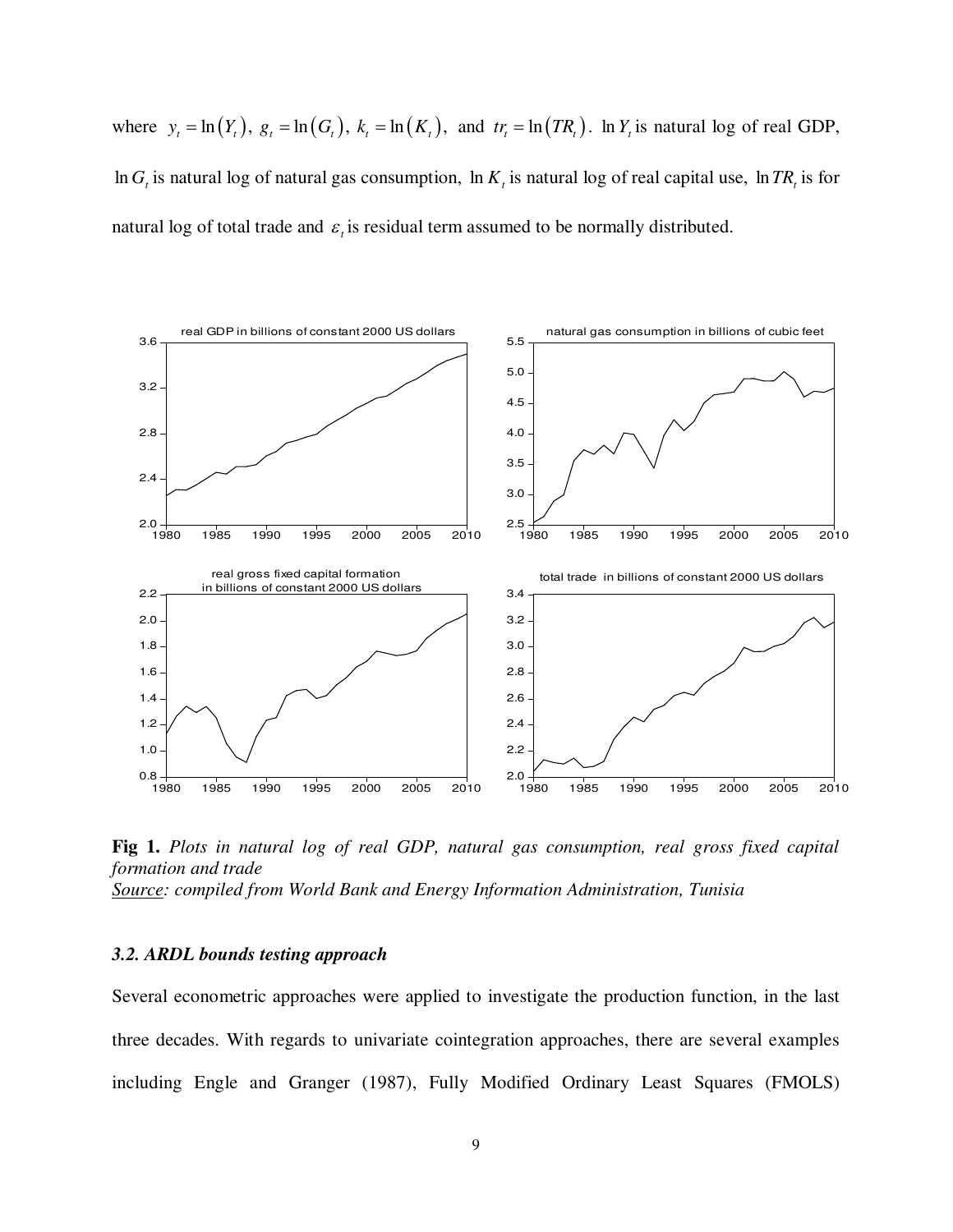procedures initially suggested by Philips and Hansen (1990), and Dynamic Ordinary Least Squares (DOLS) procedures initially suggested by Saikkonen (1991) and Stock and Watson (1993). There are also many examples of multivariate cointegration procedures including Johansen (1988), Johansen and Juselius (1990), and Johansen's (1996) maximum likelihood cointegration approach.

A recent single cointegration approach, known as Auto-Regressive Distributed Lag (ARDL) developed by Pesaran et al. (2001), has become the most widely used approach by researchers. This approach is also known as bounds testing, has certain econometric advantages compared to other traditional cointegration approaches. It solves the endogeneity problems and the inability to test hypotheses on the estimated coefficients in the long-run associated with the Engle-Granger method (Engle and Granger, 1987). It also estimates long as well as short run parameters separately in single model. The ARDL bounds testing approach is applicable whether the variables purely I(0), purely I(1), or fractionally integrated. It is found that the small sample properties of the bounds testing approach are far superior to that of multivariate cointegration (Narayan, 2005). The following unrestricted error correction regressions of Eq. (2) were estimated with real GDP in natural log (*y*) as the dependent variable for Tunisia:

$$
\Delta y_{t} = \beta_{0} + \sum_{i=1}^{p} \beta_{1} \cdot \Delta y_{t-i} + \sum_{j=0}^{q} \beta_{2} \cdot \Delta g_{t-j} + \sum_{m=0}^{r} \beta_{3} \cdot \Delta k_{t-m} + \sum_{n=0}^{s} \beta_{4} \cdot \Delta t r_{t-n} + + \beta_{5} \cdot y_{t-1} + \beta_{6} \cdot g_{t-1} + \beta_{7} \cdot k_{t-1} + \beta_{8} \cdot tr_{t-1} + \mu_{t}
$$
\n(3)

Initially, a joint significance test, that implies no cointegration hypothesis ( $H_0: \beta_i = 0$ ;  $\forall i=5, 6$ , 7, 8) against the alternative hypothesis ( $H_1: \beta_i \neq 0$ ;  $\forall i= 5, 6, 7, 8$ ), should be performed for Eq.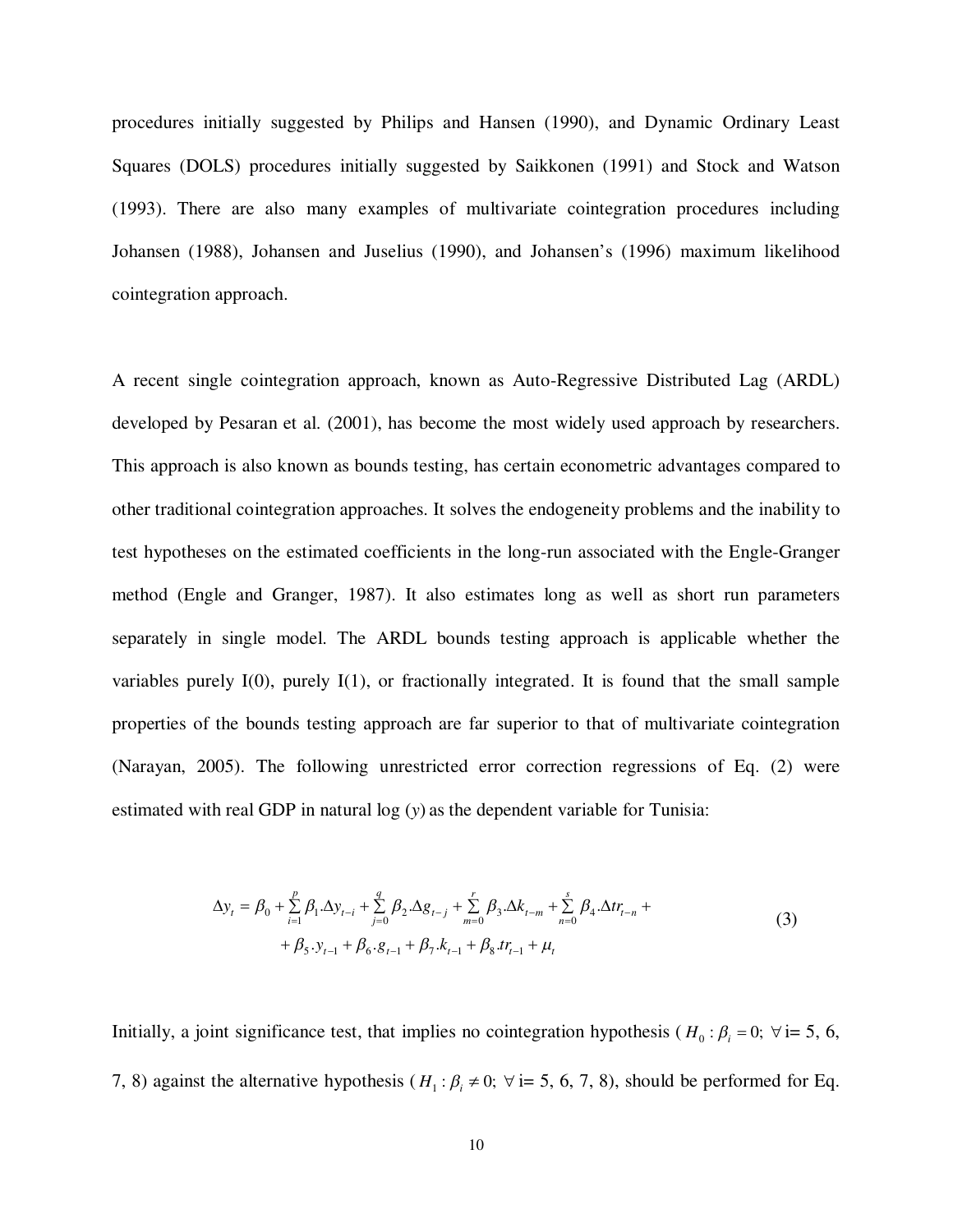(3). The bounds testing approach to cointegration requires carrying out the F-test on the selected ARDL models including appropriate lag lengths of selection criterion such as Akaike Information Criterion (AIC) and Schwarz Information Criterion (SIC). The AIC criterion provides better results compared to other criterion. In this stage, we choose lag order 2.

At the second stage, it is also possible to perform for the selected ARDL representation, a general error correction model (ECM) of Eq. (3) formulated as follows:

$$
\Delta y_t = \phi_0 + \sum_{i=1}^p \theta_i \cdot \Delta y_{t-i} + \sum_{j=0}^q \theta_j \cdot \Delta g_{t-j} + \sum_{m=0}^r \theta_j \cdot \Delta k_{t-m} + \sum_{n=0}^s \theta_4 \cdot \Delta t_{t-n} + \lambda \cdot ECT_{t-1} + \xi_t
$$
(4)

where  $\Delta$  is the first difference term;  $\lambda$  is the error correction parameter,  $ECT_{t-1}$  is the residuals that are obtained from the estimated cointegration model of Eq. (2), and  $\xi_t$  is the disturbance term assumed to be uncorrelated with zero means.

The ARDL bounds test of cointegration is complemented by Johansen and Juselius's (1990) maximum likelihood to provide a sensitivity check on the results. A brief reminder of the Johansen and Juselius's (1990) multivariate cointegration methodology is illustrated below:

$$
X_{t} = A + \sum_{z=1}^{b} \Gamma_{z} X_{t-z} + \eta_{t}
$$
 (5)

where  $X_t = (y_t, g_t, k_t, tr_t)$  represents a vector of endogenous I(1) variables, *A* is a vector of constant terms,  $\Gamma$  represents coefficient matrix, *b* denotes the lag length, and  $\eta_t$  is the residual matrix. All variables in Eq. (5) are considered to be potentially endogenous. The cointegrating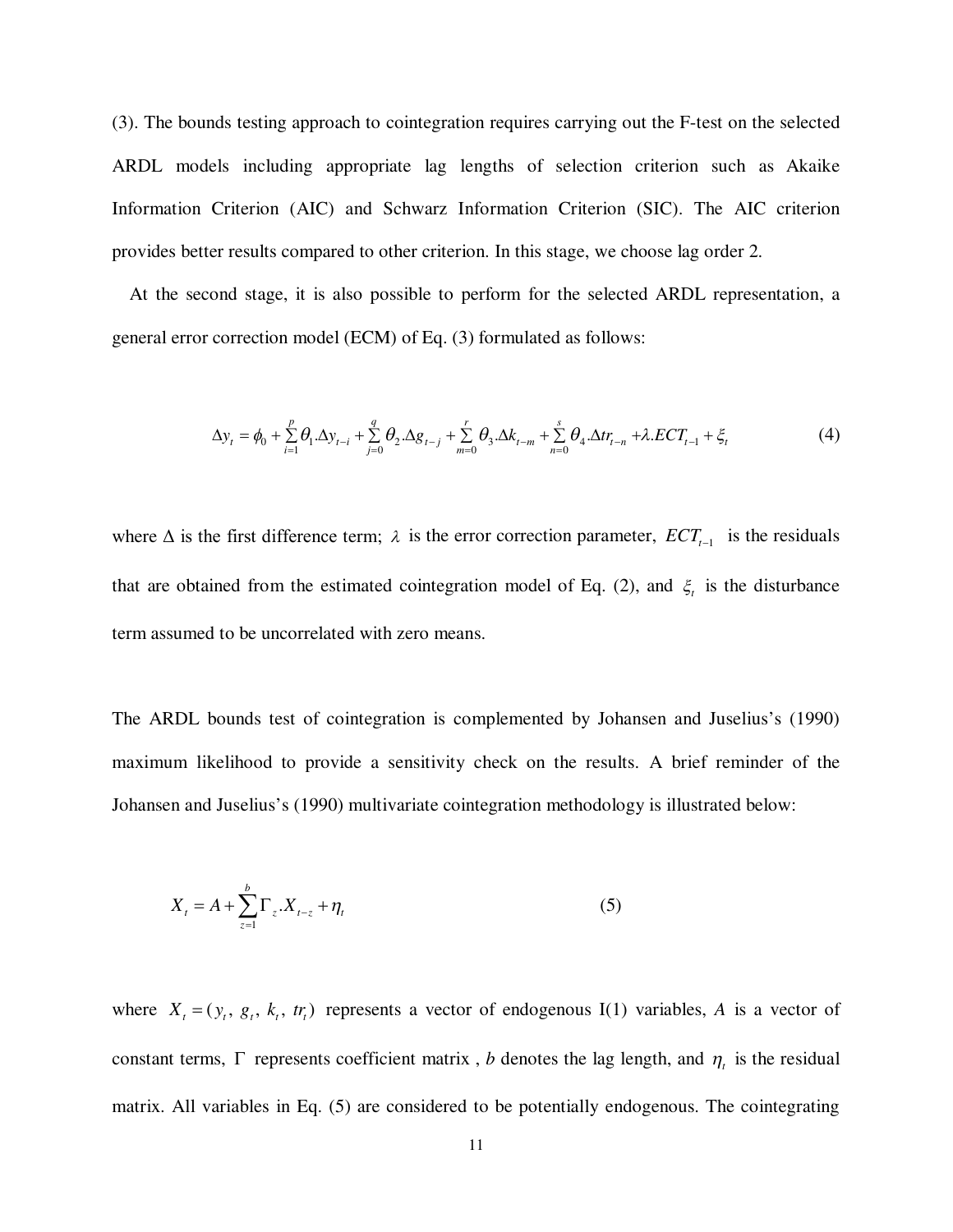rank can be found via the trace and the maximal eigenvalue tests. The lag length of the unrestricted vector autoregressive (VAR) structure in Eq. (5) is based on minimization of Final Prediction Error (FPE), Akaike (AIC), Schwarz (SIC) and Hannan-Quinn (HQ) criteria, and the maximization of the Likelihood Ratio (LR) criterion.

# *3.3. Granger causality test*

A vector error correction model (VECM) is estimated to perform Granger-causality test (Pesaran et al., 1999). This method is followed by the two steps of Engle and Granger (1987) and employed to investigate the long-run and short-run dynamic causal relationships. The first step estimates the long-run parameters in Eq. (2) in order to obtain the residuals corresponding to the deviation from equilibrium. The second step estimates the parameters related to the short-run adjustment. The resulting equations are used in conjunction with Granger causality testing:

$$
\begin{pmatrix}\n\Delta y_t \\
\Delta g_t \\
\Delta k_t \\
\Delta t r_t\n\end{pmatrix} = \begin{pmatrix}\n\phi_1 \\
\phi_2 \\
\phi_3 \\
\phi_4\n\end{pmatrix} + \sum_{c=1}^d \begin{pmatrix}\n\theta_{1,1,c} & \theta_{1,2,c} & \theta_{1,3,c} & \theta_{1,4,c} \\
\theta_{2,1,c} & \theta_{2,2,c} & \theta_{2,3,c} & \theta_{2,4,c} \\
\theta_{3,1,c} & \theta_{3,2,c} & \theta_{3,3,c} & \theta_{3,4,c} \\
\theta_{4,1,c} & \theta_{4,2,c} & \theta_{4,3,c} & \theta_{4,4,c}\n\end{pmatrix} \begin{pmatrix}\n\Delta y_{t-c} \\
\Delta g_{t-c} \\
\Delta k_{t-c} \\
\Delta t r_{t-c}\n\end{pmatrix} + \begin{pmatrix}\n\lambda_1 \\
\lambda_2 \\
\lambda_3 \\
\lambda_4\n\end{pmatrix} . ECT_{t-1} + \begin{pmatrix}\nv_{1,t} \\
v_{2,t} \\
v_{3,t} \\
v_{4,t}\n\end{pmatrix}
$$
\n(6)

where  $\phi_j$  (j=1,2,3,4) represents the fixed country effect;  $c$  ( $c = 1,...,d$ ) is the optimal lag length determined by the Akaike information Criterion (AIC),  $ECT_{t-1}$  is the estimated lagged error correction term derived from the long-run relationship presented in Eq. (2) and estimated via Eq. (6),  $\lambda_j$  (j=1,2,3,4) is the adjustment coefficient, and  $v_{j,t}$  (j=1,2,3,4) is the disturbance term assumed to be uncorrelated with zero means. Opposite to Eq. (4), all error-correction vectors in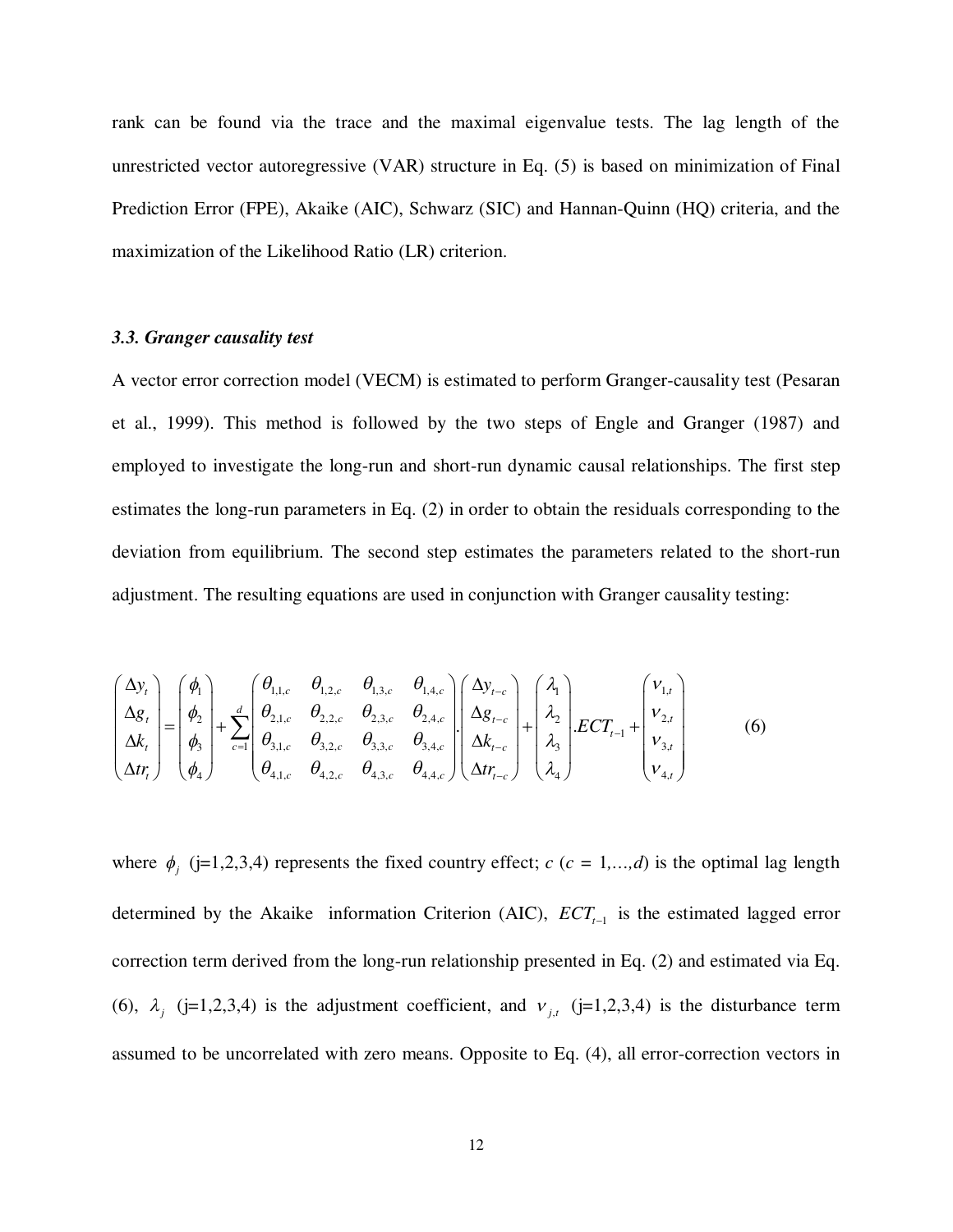Eq. (6) are estimated with the same lag structure ( $p = q = r = s = d$ ) that is determined in unrestricted VAR framework.

# *3.4. Instability tests*

Bahmani-Oskooee and Chomsisengphet (2002) suggested that the existence of a cointegration derived from Eq. (3) does not necessarily imply that the estimated coefficients are stable. Generally, the instability of coefficients of regression equations are tested by means of Chow (1960), Brown et al. (1975), Hansen (1992), and Hansen and Johansen (1999) tests. The Chow (1960) test reveals a priori knowledge of structural breaks in the estimation period. In Hansen (1992) and Hansen and Johansen (1999) procedures, instability tests require I(1) variables and they show the long-run parameter constancy without incorporating the short-run dynamics of a model into the testing. Hence, instability tests of Brown et al. (1975), which are also known as cumulative sum (CUSUM) and cumulative sum of squares (CUSUMSQ) tests based on the recursive regression residuals, may be incorporated the short-run dynamics to the long-run through residuals. The CUSUM and CUSUMSQ statistics are updated recursively and plotted against the break points of the model. Provided that the plots of these statistics fall inside the critical bounds of 5% significance, one assumes that the coefficients of a given regression are stable. These tests are explained with more details in Farhani (2012a).

## **4. Empirical results**

### *4.1. Unit root tests*

The stationarity of each variable in Eq. (2) is implemented through two unit root tests: Augmented-Dickey-Fuller (ADF) of Dickey and Fuller (1979) and Phillips-Perron (PP) of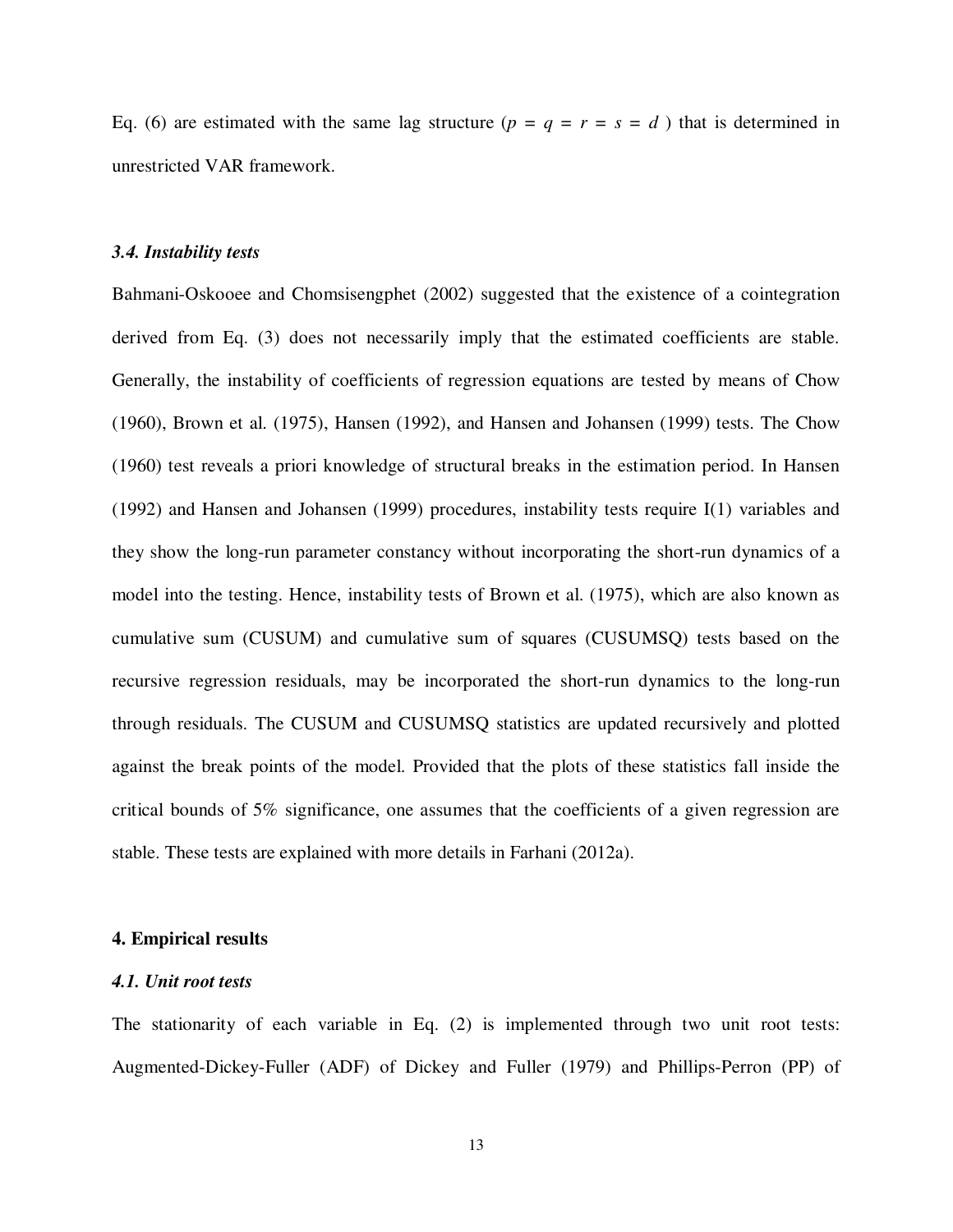Phillips and Perron (1988). The results displayed in Table-1 shows that all series in Eq. (2) appear to contain a unit root in their levels but stationary in their first differences. Hence, we conclude that all variable are integrated at order one, I(1).

| <b>Table-1:</b> Unit root tests |       |             |             |             |             |
|---------------------------------|-------|-------------|-------------|-------------|-------------|
| <b>Method</b>                   |       | Y           | g           | K           | tr          |
| ADF                             | Level | $-2.705$    | $-2.134$    | $-1.640$    | $-2.489$    |
| (with intercept                 |       | (0.2419)    | (0.5073)    | (0.7523)    | (0.3307)    |
| and trend)                      | Δ     | $-7.004***$ | $-5.317***$ | $-5.294***$ | $-5.126***$ |
|                                 |       | (0.0000)    | (0.0010)    | (0.0014)    | (0.0014)    |
| <b>ADF</b>                      | Level | 0.668       | $-2.276$    | $-0.041$    | $-0.431$    |
| ( <i>only</i> with              |       | (0.9893)    | (0.1857)    | (0.9471)    | (0.8913)    |
| <i>intercept</i> )              | Δ     | $-6.734***$ | $-4.742***$ | $-5.342***$ | $-5.223***$ |
|                                 |       | (0.0000)    | (0.0007)    | (0.0002)    | (0.0002)    |
| $\bm{PP}$                       | Level | $-2.460$    | $-2.039$    | $-1.908$    | $-2.292$    |
| (with intercept)                |       | (0.3439)    | (0.5571)    | (0.6254)    | (0.4252)    |
| and trend)                      | Δ     | $-9.095***$ | $-7.763***$ | $-3.605**$  | $-5.189***$ |
|                                 |       | (0.0000)    | (0.0000)    | (0.0469)    | (0.0012)    |
| <b>PP</b>                       | Level | 1.581       | $-2.276$    | $-0.041$    | $-0.336$    |
| ( <i>only</i> with              |       | (0.9991)    | (0.1857)    | (0.9471)    | (0.9078)    |
| <i>intercept</i> )              | Δ     | $-6.928***$ | $-5.051***$ | $-3.556**$  | $-5.310***$ |
|                                 |       | (0.0000)    | (0.0003)    | (0.0134)    | (0.0002)    |
| <b>Decision</b>                 |       | I(1)        | I(1)        | I(1)        | I(1)        |

Δ is the first difference term.

ADF and PP examine the null hypothesis of non-stationary.

For ADF, EViews 7 software is used to select the optimal lag length. The optimal lag length stands for the lag level that maximizes the Schwarz Information Criteria (SIC). For PP, Barlett Kernel is used as the spectral estimation method. The bandwidth is selected using the Newey–West method.

P-values are in parentheses and reported underneath the corresponding t-statistics. \*\*\*and \*\* denote the significance at 1% and 5% levels, respectively.

#### *4.2. ARDL cointegration method*

Given that  $y_t$ ,  $g_t$ ,  $k_t$  and  $tr_t$  share common integration properties, Eq. (3) was estimated in two stages. In the first stage of the ARDL procedure, the long-run relationship of Eq. (2) was established in two steps. Firstly, the order of lag, used to estimate later VAR or VECM models, was obtained from unrestricted VAR by minimized Final Prediction Error (FPE) criterion, Akaike Information Criterion (AIC), Schwarz Information Criterion (SIC) and Hannan-Quinn (HQ) criterion, and by maximized Likelihood Ratio (LR) criterion. The results of this stage are displayed here to conserve the optimal lag which is found to be 1 (Table 2, A).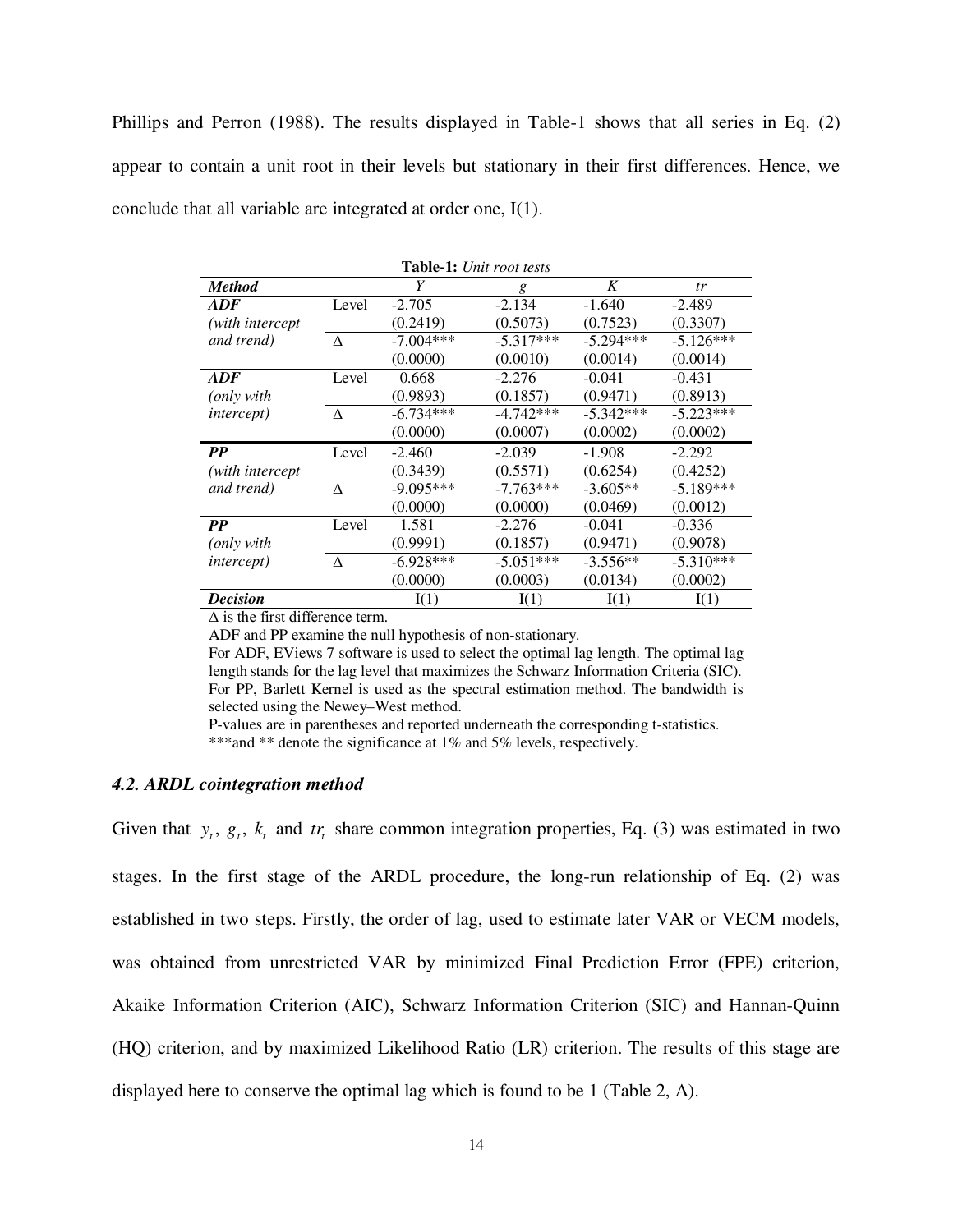|                |                                               |            |                  | <b>rapic-2.</b> A. VAR tag bruer selection criteria |              |                    |
|----------------|-----------------------------------------------|------------|------------------|-----------------------------------------------------|--------------|--------------------|
| Lag            | LogL                                          | LR         | <b>FPE</b>       | AIC                                                 | <b>SIC</b>   | <b>HQ</b>          |
| $\Omega$       | 45.6092                                       | NA         | 6.67e-07         | $-2.8696$                                           | $-2.6810$    | $-2.8105$          |
|                | 179.501                                       | 221.6139*  | $1.99e-10*$      | $-11.0001*$                                         | $-10.057*$   | $-10.705*$         |
| $\mathfrak{D}$ | 189.619                                       | 13.9560    | $3.20e-10$       | $-10.5944$                                          | $-8.8971$    | $-10.063$          |
|                | B. Johansen maximum eigenvalue test b         |            |                  |                                                     |              |                    |
| Hypothesized   |                                               | Eigen-     | Trace            |                                                     | 5 % Critical | Prob. <sup>#</sup> |
| No. of $CE(s)$ |                                               | Value      | <b>Statistic</b> |                                                     | Value        |                    |
| None*          |                                               | 0.9774     |                  | 131.198                                             | 69.8189      | 0.0000             |
| At most $1*$   |                                               | 0.8009     |                  | 59.1967                                             | 47.8561      | 0.0030             |
| At most 2      |                                               | 0.5618     |                  | 28.536                                              | 29.7971      | 0.0693             |
| At most 3      |                                               | 0.4772     |                  | 12.860                                              | 15.4947      | 0.1200             |
| At most 4      |                                               | 0.0279     |                  | 0.5385                                              | 3.84147      | 0.4630             |
|                | C. Order of optimal lags (p, q, r, s) $\circ$ |            |                  |                                                     |              |                    |
|                | Number of lags                                | <b>AIC</b> | <b>SIC</b>       | Number of lags                                      | <b>AIC</b>   | <b>SIC</b>         |
|                | $p=1$ , $q=0$ , $r=0$ , $s=0$                 | $-4.5879$  | $-4.3544$        | $p=2$ , $q=1$ , $r=1$ , $s=0$                       | $-4.6121$    | $-4.2349$          |
|                | $p=1$ , $q=1$ , $r=0$ , $s=0$                 | $-4.5719$  | $-4.2916$        | $p=2$ , $q=1$ , $r=0$ , $s=1$                       | $-4.5284$    | $-4.1512$          |
|                | $p=1$ , $q=0$ , $r=1$ , $s=0$                 | $-4.5640$  | $-4.2838$        | $p=2$ , $q=1$ , $r=1$ , $s=1$                       | $-4.5446$    | $-4.1203$          |
|                | $p=1$ , $q=0$ , $r=0$ , $s=1$                 | $-4.5227$  | $-4.2425$        | $p=2$ , $q=2$ , $r=0$ , $s=0$                       | $-4.6385$    | $-4.2613$          |
|                | $p=1$ , $q=1$ , $r=1$ , $s=0$                 | $-4.5947$  | $-4.2678$        | $p=2$ , $q=2$ , $r=1$ , $s=0$                       | $-4.6267$    | $-4.2024$          |
|                | $p=1$ , $q=1$ , $r=0$ , $s=1$                 | $-4.5140$  | $-4.1870$        | $p=2$ , $q=2$ , $r=0$ , $s=1$                       | $-4.5828$    | $-4.1585$          |
|                | $p=1$ , $q=1$ , $r=1$ , $s=1$                 | $-4.5293$  | $-4.1557$        | $p=2$ , $q=2$ , $r=1$ , $s=1$                       | $-4.5623$    | $-4.0908$          |
|                | $p=2$ , $q=0$ , $r=0$ , $s=0$                 | $-4.5935$  | $-4.3106$        | $p=2$ , $q=2$ , $r=2$ , $s=0$                       | $-4.5636$    | $-4.0921$          |
|                | $p=2$ , $q=1$ , $r=0$ , $s=0$                 | $-4.5882$  | $-4.2582$        | $p=2$ , $q=2$ , $r=2$ , $s=1$                       | $-4.4961$    | $-3.9775$          |
|                | $p=2$ , $q=0$ , $r=1$ , $s=0$                 | $-4.5656$  | $-4.2356$        | $p=2$ , $q=2$ , $r=2$ , $s=2$                       | $-4.5266$    | $-3.9608$          |
|                | $p=2$ , $q=0$ , $r=0$ , $s=1$                 | $-4.5258$  | $-4.1957$        |                                                     |              |                    |
|                |                                               |            |                  |                                                     |              |                    |

**Table-2:** *A. VAR lag order selection criteria*

\*\*\*, \*\* and \* denote the significance at 1%, 5% and 10% levels, respectively.

**#** MacKinnon-Haug-Michelis (MHM) of MacKinnon et al. (1999) p-values.

<sup>a</sup> denotes the optimal lag selection.

 $b$  Trace test indicate 1 cointegrating Eq at the 5% level.

c Statistics in bold denote the value of the minimized AIC and SIC.

Using this lag, the result of the Johansen maximum eigenvalue test, are based on both Johansen (1988) and the modified version suggested by Reinsel and Ahn (1992). This concludes that there is one cointegrated relationship at the 5% level of significance (Table-2.B). Secondly, the order of lags (*p*, *q*, *r*, *s*) on the first differenced variables for Eq. (3) was obtained from the minimization of AIC and SIC criteria (the lag length is used to be 2). For AIC, the minimization of this criterion leads to choose the optimal lags:  $p = 2$ ,  $q = 2$ ,  $r = 0$ ,  $s = 0$ , whereas the minimization of SIC leads to choose:  $p = 1$ ,  $q = 0$ ,  $r = 0$ ,  $s = 0$  (Table-2.C).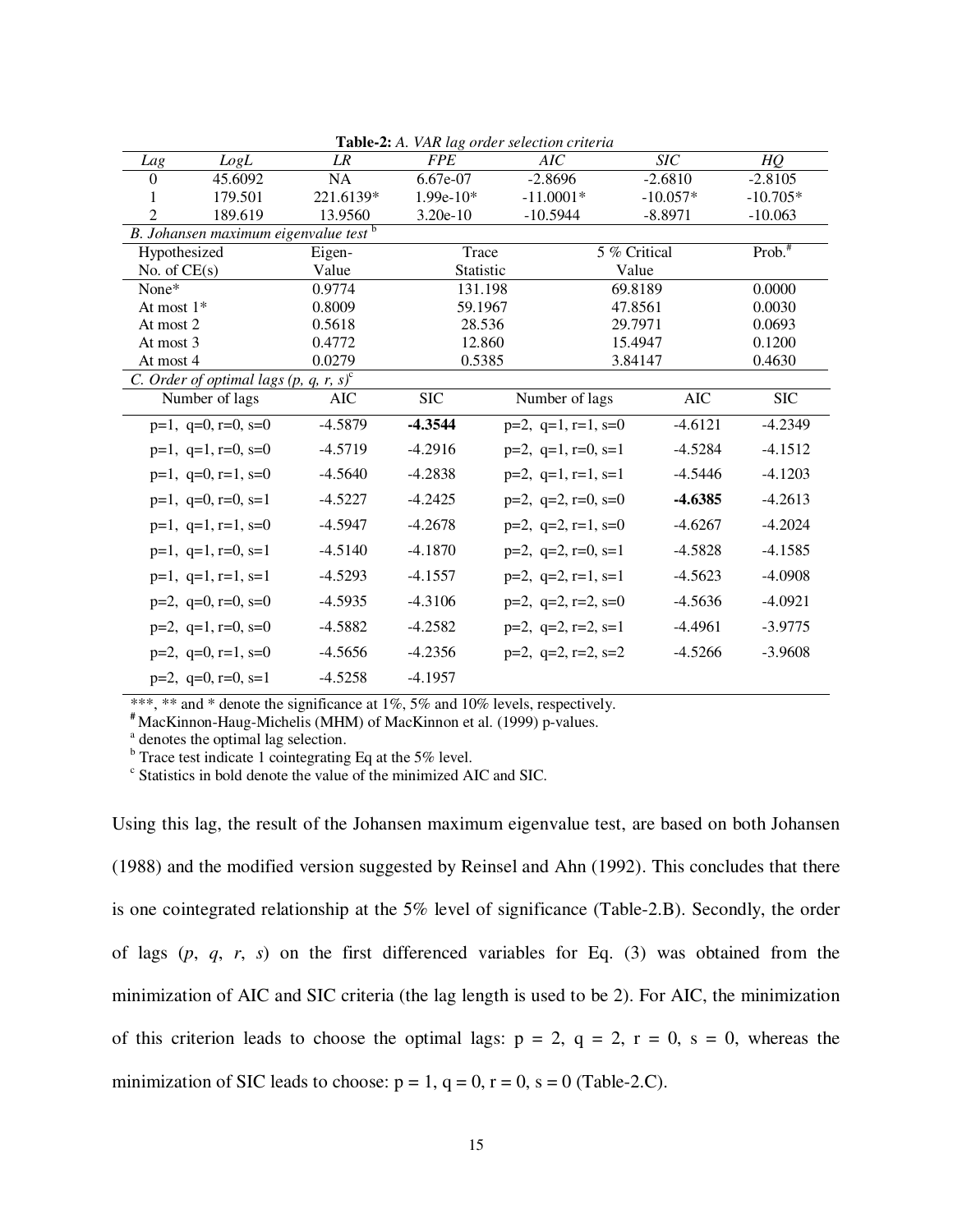The presence of a diagnostic divergence in the use of these criteria often arrives in the reality (Farhani, 2012b). In this case, it is necessary to understand very well the objective of the study, which consists to control the autocorrelation of the innovations. According to a principle of parsimony (Raykov and Marcoulides, 1999), it is advisable to estimate the model which both includes the minimum of lags and presents absence of residuals autocorrelation.

Eq. (2) was estimated to obtain the long-run and short-run coefficients for Tunisia using ARDL methodology (Table-3). The results in Table-3 indicate that natural gas consumption had a longrun and short-run positive impact on real GDP. More precisely, a 1% increase in natural gas consumption will increase real GDP by 0.028% in long-run, and 0.040% in short-run, both of which are significant at the 5% level. On the other hand, a 1% increase in real gross fixed capital formation will lead to increase real GDP by 0.342% for long-run, and 0.085% in short-run, both of which are significant at the 5% level. In the same way, a 1% increase in total trade will raise real GDP by 0.342% in long-run, and 0.085% in short-run, both of which are significant at the 1% level. Our findings are broadly consistent with Moroney (1990), Lee (2005), Narayan and Smyth (2008), Apergis and Payne (2010), Işik (2010), Kum et al. (2012), Lim and Yoo (2012), and Shahbaz et al. (2013).

|                  | <b>Table-S:</b> ECM-ARDL Tesuus                                                            |             |                                                             |              |              |  |
|------------------|--------------------------------------------------------------------------------------------|-------------|-------------------------------------------------------------|--------------|--------------|--|
|                  | A. Dependent variable $\Delta y_t$ based on ARDL<br>$(1,0,0,0)$ selected lags based on SIC |             | <b>B.</b> Cointegrating vector:<br>Dependent variable $y_t$ |              |              |  |
|                  |                                                                                            |             |                                                             |              |              |  |
| Regressors       | Coefficients                                                                               | t-ratio     | Regressors                                                  | Coefficients | t-ratio      |  |
| $\varDelta g_t$  | 0.0402                                                                                     | 3.7808***   | $g_t$                                                       | 0.0283       | 2.2849**     |  |
| $\Delta k_t$     | 0.0850                                                                                     | $2.4797**$  | $k_t$                                                       | 0.3423       | $11.028***$  |  |
| $\varDelta tr_t$ | 0.1204                                                                                     | $3.0479***$ | $tr_{t}$                                                    | 0.5027       | $7.0072***$  |  |
| Constant         | 0.4126                                                                                     | $2.0949**$  | Constant                                                    | 3.5381       | $-13.322***$ |  |
|                  | $R^2 = 0.997$ , $F = 204.972$ ***, DW = 2.055                                              |             | $ECT_{t-1}$                                                 | $-0.5434$    | $-2.3532**$  |  |

**Table-3:** *ECM-ARDL results*

\*\*\* and \*\* denote the significance at 1% and 5% levels, respectively.

DW indicates Durbin-Watson statistic.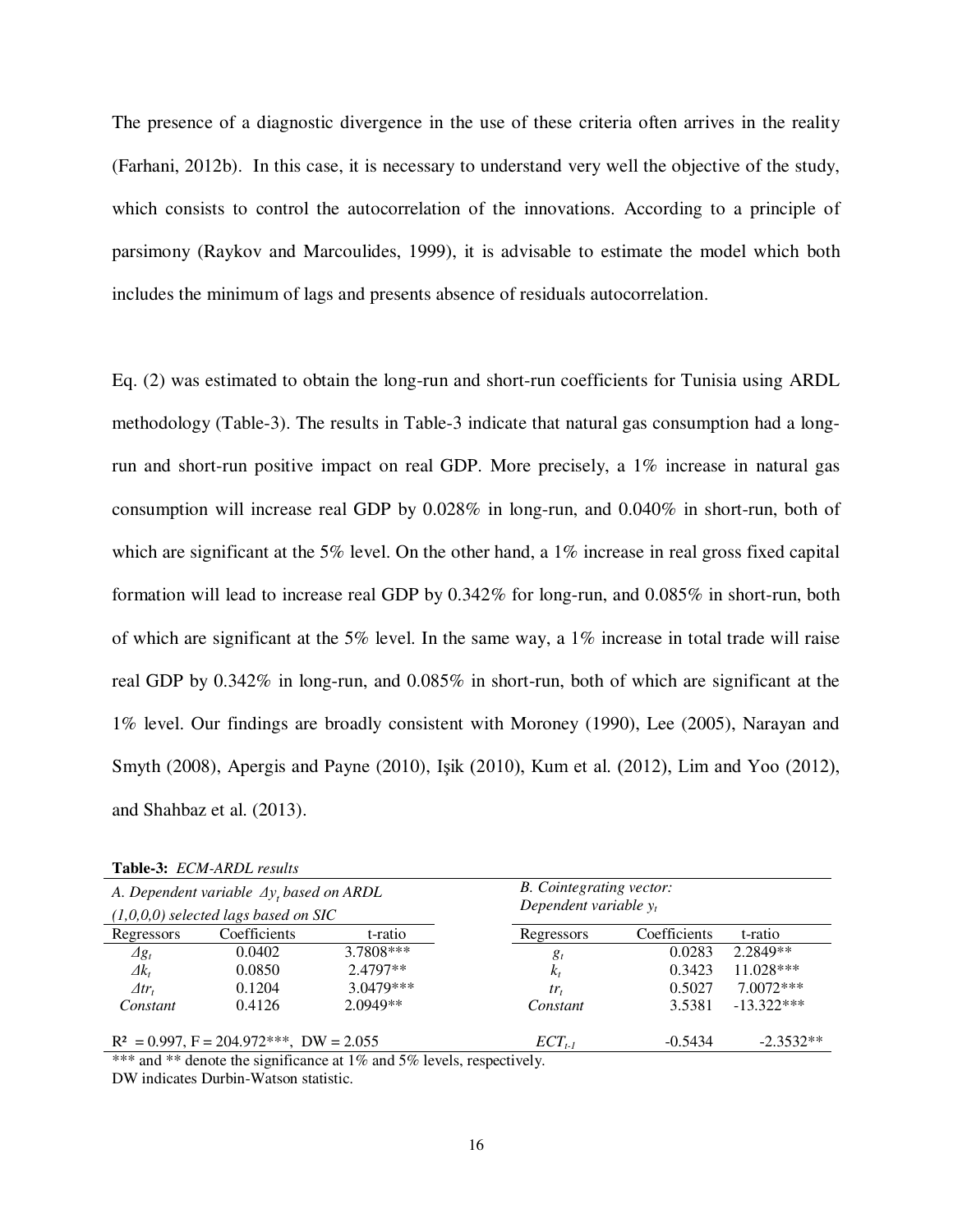The error correction term  $ECT_{t-1}$  represents the speed of adjustment of  $\Delta y_t$  to its long-run equilibrium following a shock. The coefficient of -0.5434 is significant at 5% level with a negative sign expected, suggesting that a deviation from long-run equilibrium level of real GDP in 1 year is corrected by 54.34% in every year. Moreover, a significant error correction confirms the existence of a stable long-run relationship between the regressors ( $g_t$ ,  $k_t$  and  $tr_t$ ) and the dependent variable  $(y_t)$ .

The diagnostic tests indicate that the model passed most of the tests for serial correlation, functional form, normality and heteroscedasticity. The high value of R² for ECM-ARDL model shows that the adjustment of ARDL model is extremely good ( $R^2 = 0.997 \rightarrow 1$ ). The F-statistic which measure the joint significance of all regressors in the models are statistically significant at 5% level, and the Durbin-Watson statistic for the model is approximately equal two (absence of errors autocorrelation).

# *4.3. Granger causality results*

According to the Johansen maximum eigen-value test results revealed in Table-2.B, there exists one cointegrating relationship between  $y_t$ ,  $g_t$ ,  $k_t$  and  $tr_t$ . Therefore, the Granger causality test was conducted to Eq. (6) as such that only four long-run relationships were estimated with an error correction term (Table-2.B). Table-4 summarizes the results of long-run and short-run Granger causality. According to the coefficient on the lagged error-correction term, there exists a long-run relationship among the variables in the form of Eq. (2) as the error-correction term is statistically significant, which also confirms the results of the bounds test. In term of long-run and short-run Granger causality, there is long-run Granger causality running from natural gas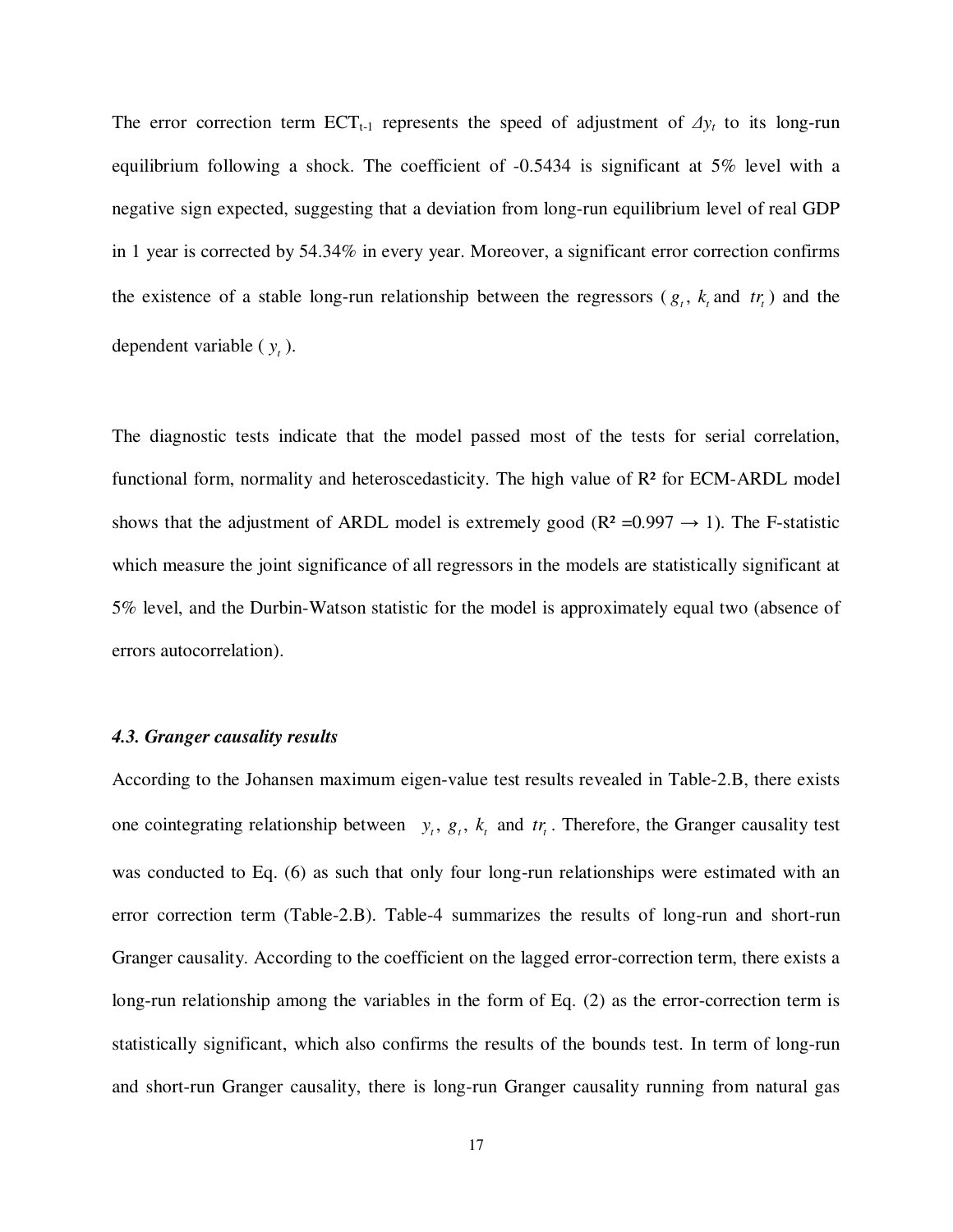consumption, real gross fixed capital formation and trade to real GDP at the 5% level and shortrun Granger causality running from natural gas consumption, real gross fixed capital formation and trade to real GDP at 5%, 5% and 10% level, respectively. There is also long-run Granger causality running from real GDP, real gross fixed capital formation and trade to natural gas consumption at 1% level, however, short-run Granger causality running only from real GDP to natural gas consumption. In case of real gross fixed capital formation as dependent variable, there is long-run Granger causality running from real GDP, natural gas consumption, and trade to real gross fixed capital formation at 10% level and short-run Granger causality running only from real GDP and natural gas consumption to real gross fixed capital formation at 1% and 10% level, respectively. Finally, there is long-run Granger causality running from real GDP, natural gas consumption and real gross fixed capital formation to trade at 1% level, however, there is no short-run Granger causality.

|                  |              |                 | Table-4: Granger causality test |                  |             |
|------------------|--------------|-----------------|---------------------------------|------------------|-------------|
| Dependent        |              | $ECT_{t-1}$     |                                 |                  |             |
| Variable         |              | $[t-stat]$      |                                 |                  |             |
|                  | $\Delta y_t$ | $\varDelta g_t$ | $\Delta k_t$                    | $\varDelta tr_t$ |             |
| $\Delta y_t$     |              | 4.874**         | $3.812**$                       | $3.481*$         | $-0.543**$  |
|                  | #            | (0.0203)        | (0.0400)                        | (0.0507)         | $[-2.3532]$ |
| $\varDelta g_t$  | $3.749**$    |                 | 2.49257                         | 0.493            | $-0.203***$ |
|                  | (0.0416)     | #               | (0.1121)                        | (0.8168)         | $[-2.9215]$ |
| $\varDelta k_t$  | 10.788***    | $3.074*$        |                                 | 1.638            | $-0.123*$   |
|                  | (0.0016)     | (0.0691)        | #                               | (0.2518)         | $[-1.7388]$ |
| $\varDelta tr_t$ | 2.315        | 0.655           | 2.19661                         |                  | $-0.055***$ |
|                  | (0.1313)     | (0.7048)        | (0.1463)                        | #                | $[-2.7528]$ |

\*\*\*, \*\* and \* denote the significance at 1%, 5% and 10% levels, respectively.

# *4.4. Instability tests results*

The AIC based error-correction model of Eq. (3) is selected to implement the CUSUM and CUSUMSQ stability tests. The related graphs of these tests are presented in Fig 2. As can be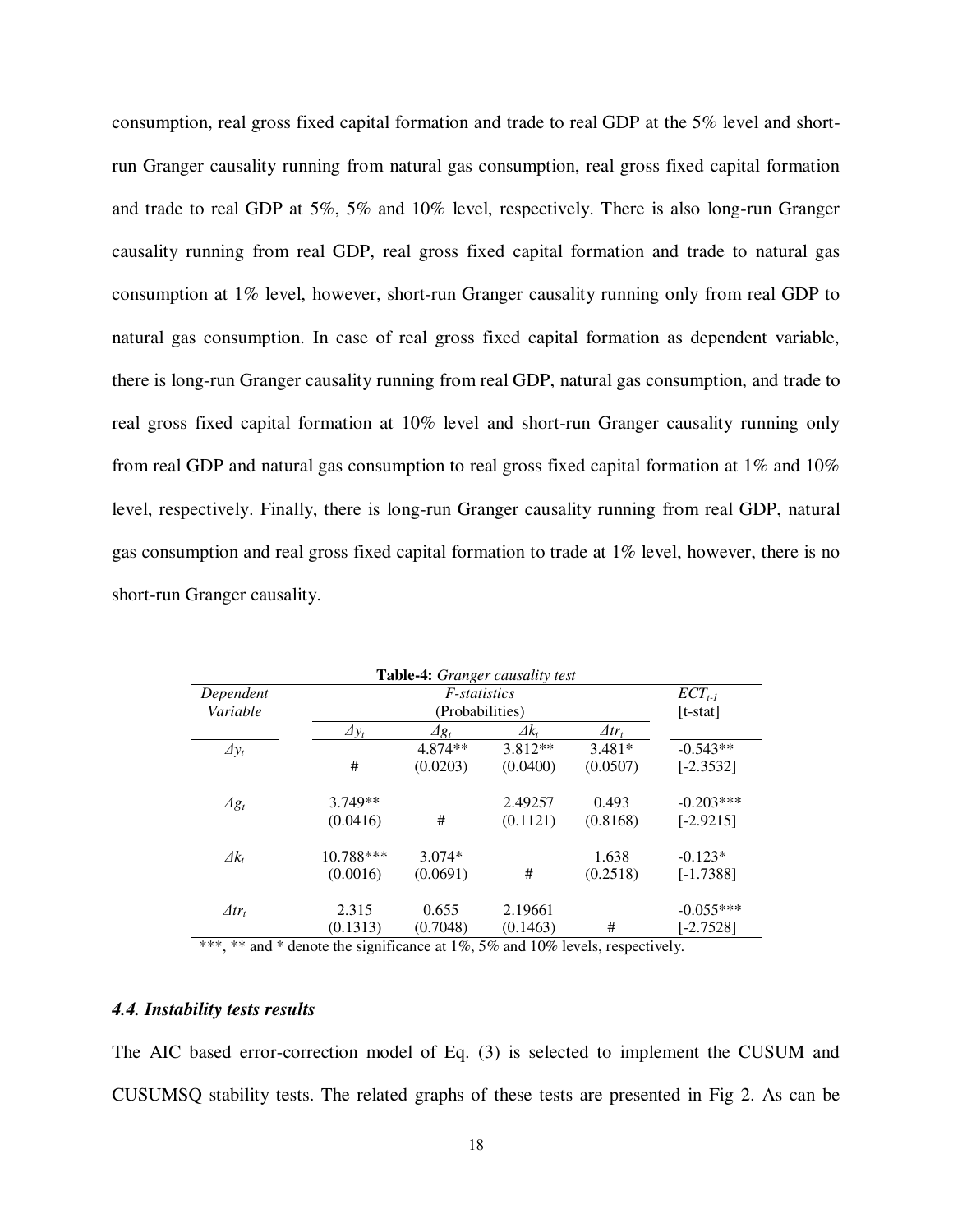seen from the graphs of Fig 2, the plots of CUSUM and CUSUMSQ statistics are well within the critical bounds at 5% significance level, implying that all coefficients in the error-correction model are stable. Therefore, the selected output model can be used for policy decision making purposes, such that the impact of policy changes considering the explanatory variables of output equation will not cause major distortion in the level of real GDP, since the parameters in this equation seem to follow a stable pattern during the estimation period (Shahbaz et al. 2013).



**Fig 2.** *Plots of CUSUM and CUSUMSQ of recursive residuals*

# **5. Conclusion and policy implications**

This paper consists to analyze the dynamic relationships between real GDP, natural gas consumption, real gross fixed capital formation and trade in Tunisia over the period 1980-2010. The long-run relationship, in which real GDP is as a dependent variable, is used to test the shortrun and long-run elasticities of real GDP with respect to explanatory variables. Our results validated the presence of cointegration between the variables. Furthermore, natural gas consumption adds in economic growth. Real capital use stimulates economic growth. Trade boosts domestic output. We find the feedback effect between natural gas consumption and economic growth. The relationship between natural gas consumption and trade is bidirectional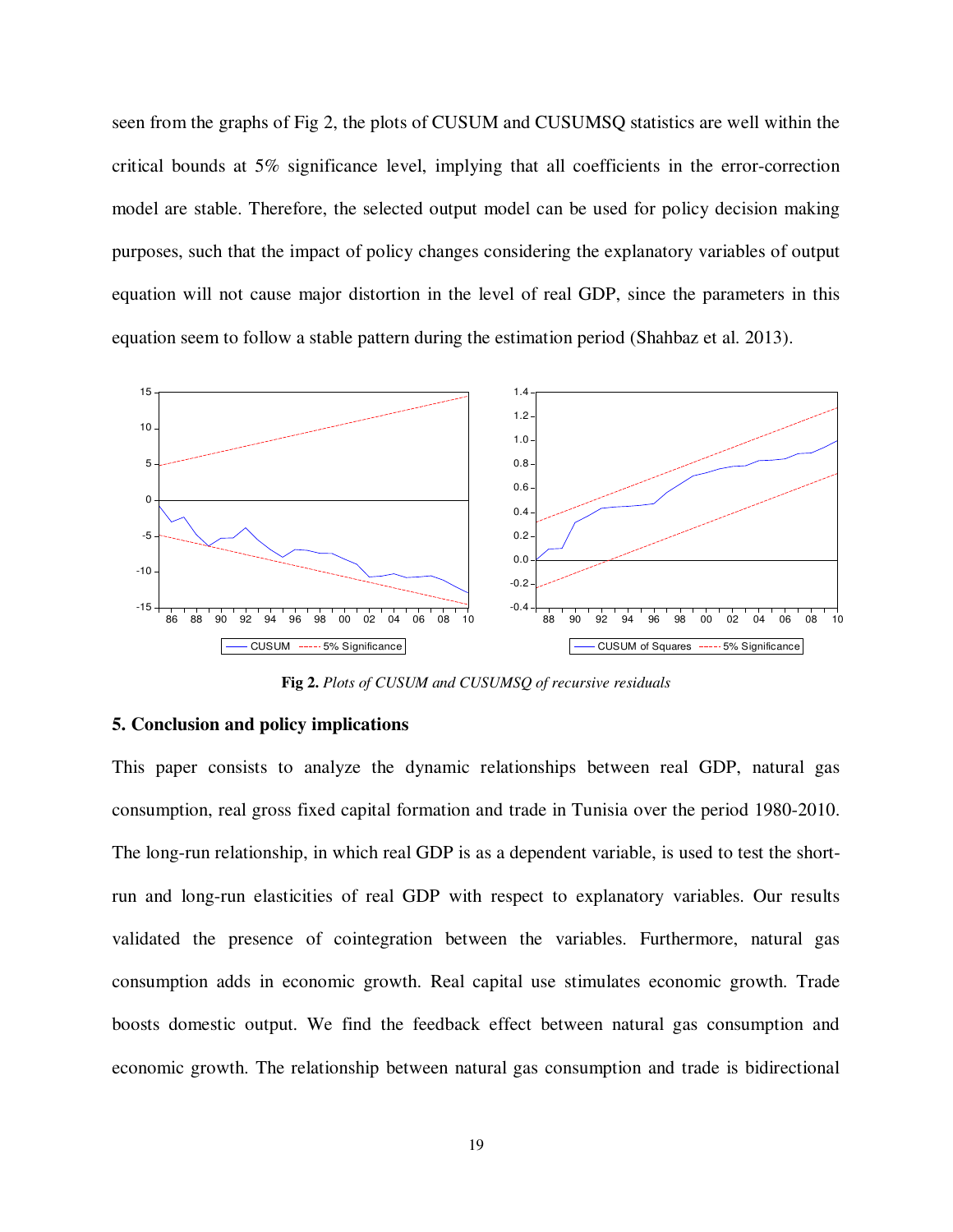and same inference is drawn for trade and economic growth. There is bidirectional causality is found between capital use and natural gas consumption and same is true for capital use and economic growth (trade). In short run, the relationship between natural gas consumption and economic growth is bidirectional and same is true for capital use and domestic output. Natural gas consumption Granger causes real capita use and economic growth is Granger of trade.

The feedback effect between natural gas consumption and domestic output suggests adopting energy exploring (natural gas) policies to sustain long run economic growth. The adoption of energy conservation polices will not only impede domestic output but also declines demand for natural gas in return. The decline in domestic output also lowers exports potential Tunisia and hence trade. This implies that government must pay her attention to increase research and development expenditures for exploring other renewable sources of energy to meet rising demand of energy. Renewable energy is an appropriate source to stimulate economic and trade activity in Tunisia. Technologies that promote sustainable energy include renewable energy sources such as hydro electricity, solar energy, wind energy, wave power, geothermal energy and tidal power must be adopted by Tunisian government.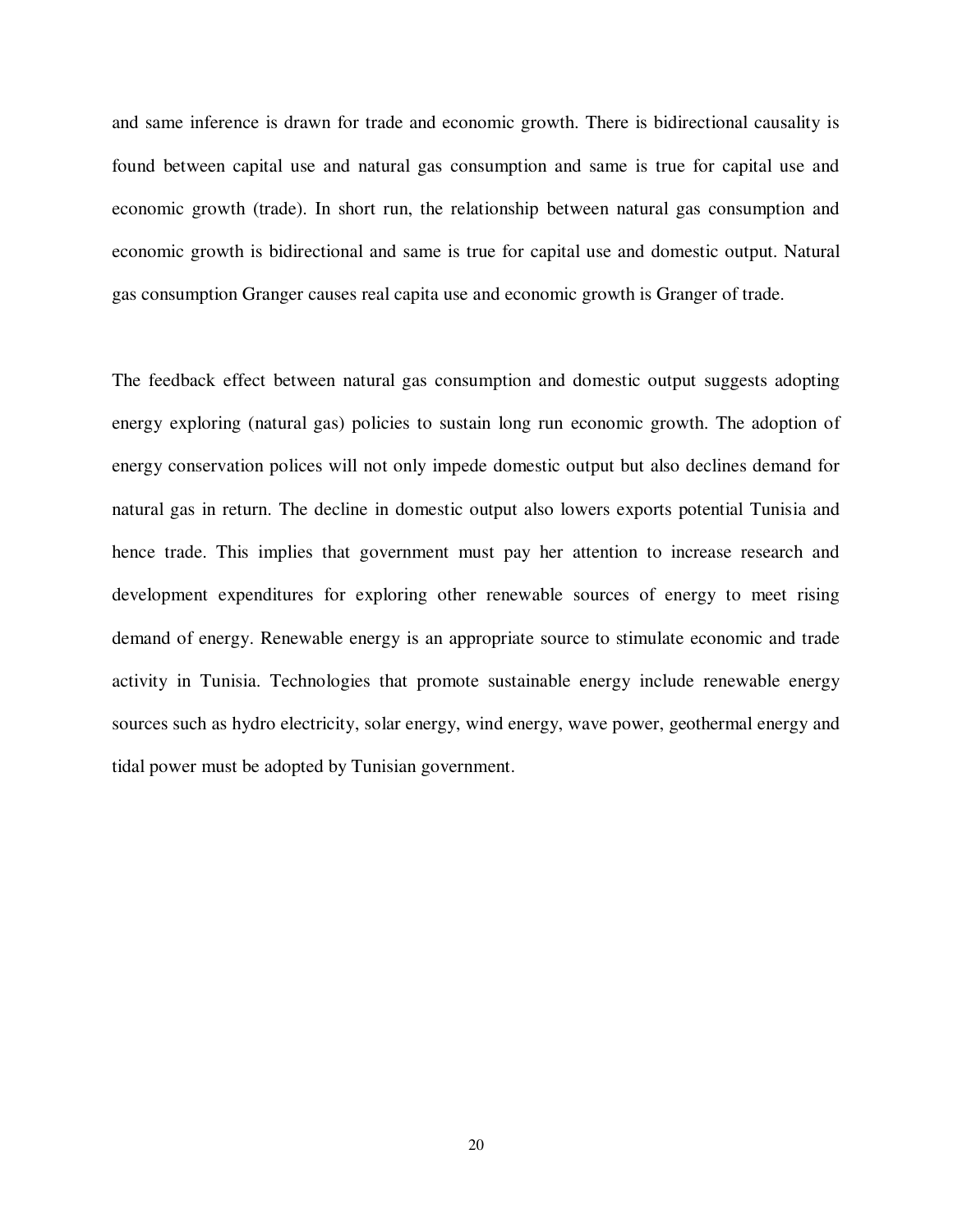## **References**

- Apergis, N., Payne, J.E., 2010. Natural gas consumption and economic growth: a panel investigation of 67 countries. Applied Energy, 87, 2759-2763.
- Aqeel, A., Butt, M.S., 2001. The relationship between energy consumption and economic growth in Pakistan. Asia-Pacific Development Journal, 8, 101-110.
- Asghar, Z., 2008. Energy-GDP relationship: a causal analysis for the five countries of South Asia. Applied Econometrics and International Development, 8, 167-180.
- Bahmani-Oskooee, M., Chomsisengphet, S., 2002. Stability of M2 money demand function in industrial countries. Applied Economics, 34, 2075-2083.
- Brown, R.L., Durbin, J., Evans, J.M., 1975. Techniques for testing the constancy of regression relationships over time. Journal of the Royal Statistical Society, 37, 149-192.
- Chow, G.C., 1960. Tests of equality between sets of coefficients in two linear regressions. Econometrica, 28, 591- 605.
- Dickey, D.A., Fuller, W.A., 1979. Distribution of the estimators for autoregressive time series with a unit root. Journal of the American Statistical Association, 74, 427-431.
- Engle, R.F., Granger C.W.J., 1987. Co-integration and error correction: Representation, estimation, and testing. Econometrica, 55, 251-276.
- Farhani, S., 2012a. Tests of parameters instability: Theoretical study and empirical analysis on two types of models (ARMA model and market model). International Journal of Economics and Financial Issues, 2, 246-266.
- Farhani, S., 2012b. Impact of oil price increases on U.S. economic growth: Causality analysis and study of the weakening effects in relationship. International Journal of Energy Economics and Policy, 2, 108-122.
- Fatai, K., Oxley, L., Scrimgeour, F.G., 2004. Modelling the causal relationship between energy consumption and GDP in New Zealand, Australia, India, Indonesia, the Philippines, and Thailand. Mathematics and Computers in Simulation, 64, 431-445.
- Hansen, B.E.,1992. Tests for parameter instability in regressions with I(1) processes. Journal of Business and Economic Statistics, 10, 321-335.
- Hansen, H., Johansen, S., 1999. Some tests for parameter constancy in cointegrated VAR-models. Econometrics Journal, 2, 306-333.
- Hu, J.L., Lin, C.H., 2008. Disaggregated energy consumption and GDP in Taiwan: A threshold co-integration analysis. Energy Economics, 30, 2342-2358.
- Ighodaro, C.A.U., 2010. Co‐integration and causality relationship between energy consumption and economic growth: Further empirical evidence for Nigeria, Journal of Business Economics and Management, 11, 97-111.
- Işik, C., 2010. Natural gas consumption and economic growth in Turkey: a bound test approach. Energy Systems, 1, 441-456.
- Johansen, S., 1988. Statistical analysis of cointegrating vectors. Journal of Economic Dynamics and Control, 12, 231-254.
- Johansen, S., 1996. Likelihood-Based Inference in Cointegrated Vector Autoregressive Models. Oxford University Press, Oxford.
- Johansen, S., Juselius, K., 1990. Maximum likelihood estimation and inference on cointegration--with application to the demand for money. Oxford Bulletin of Economics and Statistics, 52,169-210.
- Khan, M.A., Ahmad, U., 2009. Energy demand in Pakistan: A disaggregate analysis. The Pakistan Development Review, 47, 437-455.
- Kum, H., Ocal, O., Aslan, A., 2012. The relationship among natural gas energy consumption, capital and economic growth: Bootstrap-corrected causality tests from G-7 countries. Renewable and Sustainable Energy Reviews, 16, 2361-2365.
- Lee, C.C., 2005. Energy consumption and GDP in developing countries: a cointegrated panel analysis. Energy Economics, 27, 415-427.
- Lee, C.C., Chang, C.P., 2005. Structural breaks, energy consumption, and economic growth revisited: Evidence from Taiwan. Energy Economics, 27, 857-872.
- Lim, H.J., Yoo, S.H., 2012. Natural gas consumption and economic growth in Korea: A causality analysis. Energy Sources, Part B: Economics, Planning, and Policy, 7, 169-176.
- Lütkepohl, H., 1982. Non-causality due to omitted variables. Journal of Econometrics, 19, 367-378.
- MacKinnon, J.G., Haug, A.A., Michelis, L., 1999. Numerical distribution functions of likelihood ratio tests for cointegration. Journal of Applied Econometrics, 14, 563-577.
- Moroney, J.R., 1990. Energy consumption, capital and real output: A comparison of market and planned economies. Journal of Comparative Economics, 14, 199-220.